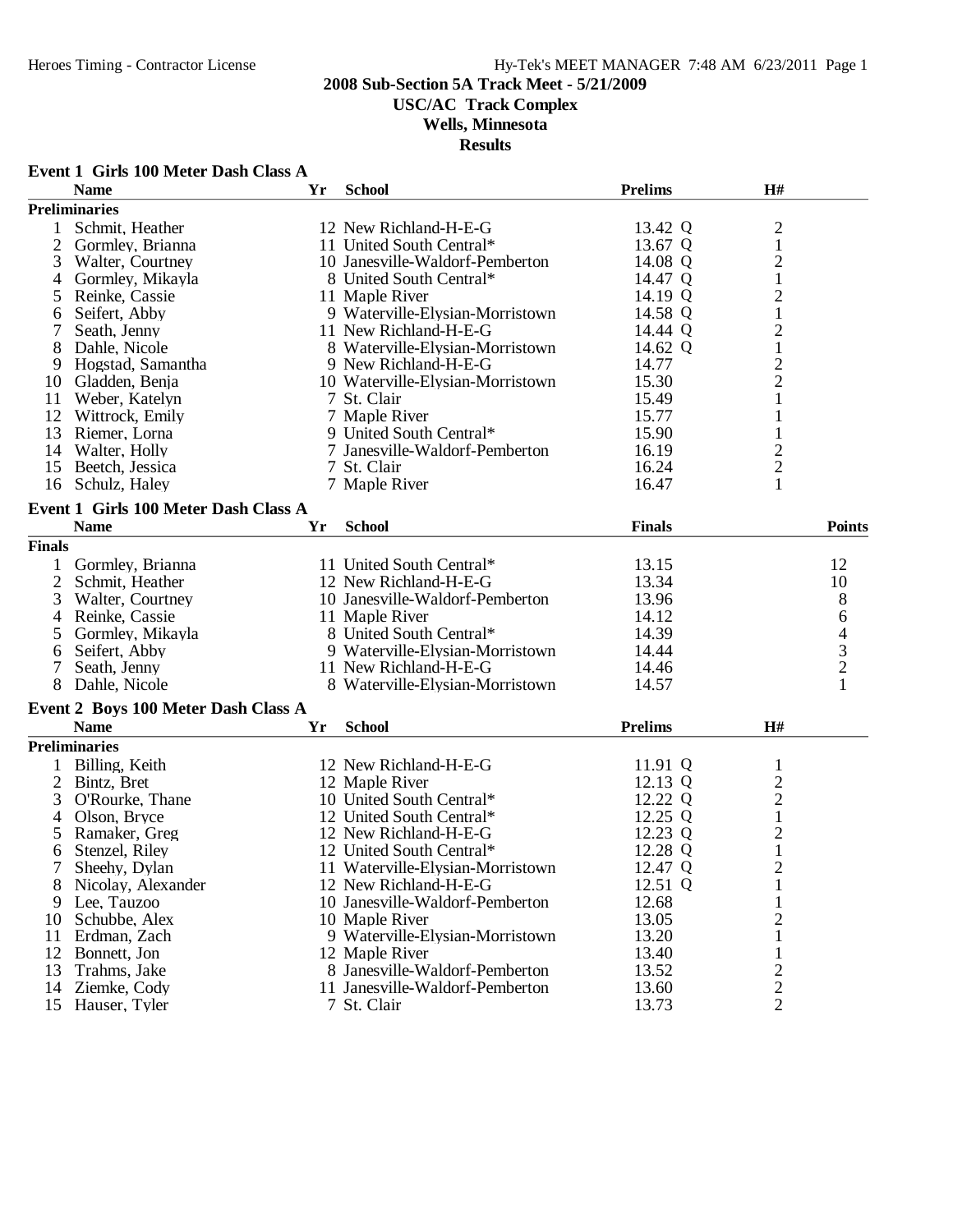**USC/AC Track Complex**

**Wells, Minnesota**

|                | Preliminaries  (Event 2 Boys 100 Meter Dash Class A) |    |                                  |                |                |                                            |
|----------------|------------------------------------------------------|----|----------------------------------|----------------|----------------|--------------------------------------------|
|                | <b>Name</b>                                          | Yr | <b>School</b>                    | <b>Prelims</b> | H#             |                                            |
|                | 16 Brown, Austin                                     |    | 10 Waterville-Elysian-Morristown | 14.08          | $\mathbf{1}$   |                                            |
|                | Event 2 Boys 100 Meter Dash Class A                  |    |                                  |                |                |                                            |
|                | <b>Name</b>                                          | Yr | <b>School</b>                    | <b>Finals</b>  |                | <b>Points</b>                              |
| <b>Finals</b>  |                                                      |    |                                  |                |                |                                            |
| 1              | Billing, Keith                                       |    | 12 New Richland-H-E-G            | 11.81          |                | 12                                         |
| $\mathbf{2}$   | Bintz, Bret                                          |    | 12 Maple River                   | 12.01          |                | 10                                         |
| 3              | Ramaker, Greg                                        |    | 12 New Richland-H-E-G            | 12.06          |                |                                            |
| 4              | Olson, Bryce                                         |    | 12 United South Central*         | 12.11          |                | $\begin{array}{c} 8 \\ 6 \end{array}$      |
| 5              | Nicolay, Alexander                                   |    | 12 New Richland-H-E-G            | 12.26          |                |                                            |
| 6              | Stenzel, Riley                                       |    | 12 United South Central*         | 12.32          |                | $\begin{array}{c} 4 \\ 3 \\ 2 \end{array}$ |
| 7              | Sheehy, Dylan                                        |    | 11 Waterville-Elysian-Morristown | 12.36          |                |                                            |
| 8              | O'Rourke, Thane                                      |    | 10 United South Central*         | 12.41          |                | $\mathbf{1}$                               |
|                | Event 3 Girls 200 Meter Dash Class A                 |    |                                  |                |                |                                            |
|                | <b>Name</b>                                          | Yr | <b>School</b>                    | <b>Prelims</b> | H#             |                                            |
|                | <b>Preliminaries</b>                                 |    |                                  |                |                |                                            |
|                |                                                      |    |                                  |                |                |                                            |
|                | Kerkhoff, Alyssa                                     |    | 10 New Richland-H-E-G            | 28.70 Q        | 1              |                                            |
| 2              | Southwick, Kara                                      |    | 8 Janesville-Waldorf-Pemberton   | 29.25 Q        | $\overline{c}$ |                                            |
| 3              | Gormley, Mikayla                                     |    | 8 United South Central*          | 29.81 Q        | $\overline{c}$ |                                            |
| $\overline{4}$ | Klein, Nicole                                        |    | 12 United South Central*         | 29.85 Q        | $\mathbf 1$    |                                            |
| 5              | Remes, Sara                                          |    | 8 Maple River                    | 29.95 Q        | $\overline{c}$ |                                            |
| 6              | Ayers, Jennifer                                      |    | 8 Waterville-Elysian-Morristown  | 30.49 Q        | $\mathbf{1}$   |                                            |
| 7              | Hogstad, Samantha                                    |    | 9 New Richland-H-E-G             | 30.46 Q        | $\overline{c}$ |                                            |
| 8              | Gladden, Benja                                       |    | 10 Waterville-Elysian-Morristown | 31.37 Q        | $\mathbf{1}$   |                                            |
| 9              | Schull, Chelsea                                      |    | 8 St. Clair                      | 30.63          | $\overline{c}$ |                                            |
|                | 10 Kohnert, Samantha                                 |    | 7 New Richland-H-E-G             | 32.33          | $\overline{c}$ |                                            |
| 11             | Mueller, Kathleen                                    |    | 9 United South Central*          | 32.48          | $\overline{c}$ |                                            |
|                | 12 Wittrock, Emily                                   |    | 7 Maple River                    | 33.17          | $\mathbf{1}$   |                                            |
| 13             | Beetch, Jessica                                      |    | 7 St. Clair                      | 33.78          | $\overline{2}$ |                                            |
| 14             | Walter, Holly                                        |    | 7 Janesville-Waldorf-Pemberton   | 33.89          | 1              |                                            |
| 15             | Lang, Claire                                         |    | 7 St. Clair                      | 34.11          | $\mathbf{1}$   |                                            |
|                | 16 Pestka, Heather                                   |    | 7 Maple River                    | 35.26          | 1              |                                            |
|                | Event 3 Girls 200 Meter Dash Class A                 |    |                                  |                |                |                                            |
|                | <b>Name</b>                                          | Yr | <b>School</b>                    | <b>Finals</b>  |                | <b>Points</b>                              |
| <b>Finals</b>  |                                                      |    |                                  |                |                |                                            |
|                | Kerkhoff, Alyssa                                     |    | 10 New Richland-H-E-G            | 27.78          |                | 12                                         |
| 2              | Gormley, Mikayla                                     |    | 8 United South Central*          | 29.03          |                | 10                                         |
| J.             | Southwick, Kara                                      |    | 8 Janesville-Waldorf-Pemberton   | 29.08          |                | 8                                          |
| 4              | Ayers, Jennifer                                      |    | 8 Waterville-Elysian-Morristown  | 29.68          |                | 6                                          |
| 5.             | Remes, Sara                                          |    | 8 Maple River                    | 29.80          |                |                                            |
| 6              | Hogstad, Samantha                                    |    | 9 New Richland-H-E-G             | 30.25          |                | $\frac{4}{3}$                              |
| 7              | Klein, Nicole                                        |    | 12 United South Central*         | 30.30          |                |                                            |
| 8              | Gladden, Benja                                       |    | 10 Waterville-Elysian-Morristown | 30.91          |                |                                            |
|                |                                                      |    |                                  |                |                |                                            |
|                | Event 4 Boys 200 Meter Dash Class A<br><b>Name</b>   | Yr | <b>School</b>                    | <b>Prelims</b> | H#             |                                            |
|                |                                                      |    |                                  |                |                |                                            |
|                | <b>Preliminaries</b>                                 |    |                                  |                |                |                                            |
|                | 1 O'Rourke, Thane                                    |    | 10 United South Central*         | 24.37 Q        | $\mathbf{1}$   |                                            |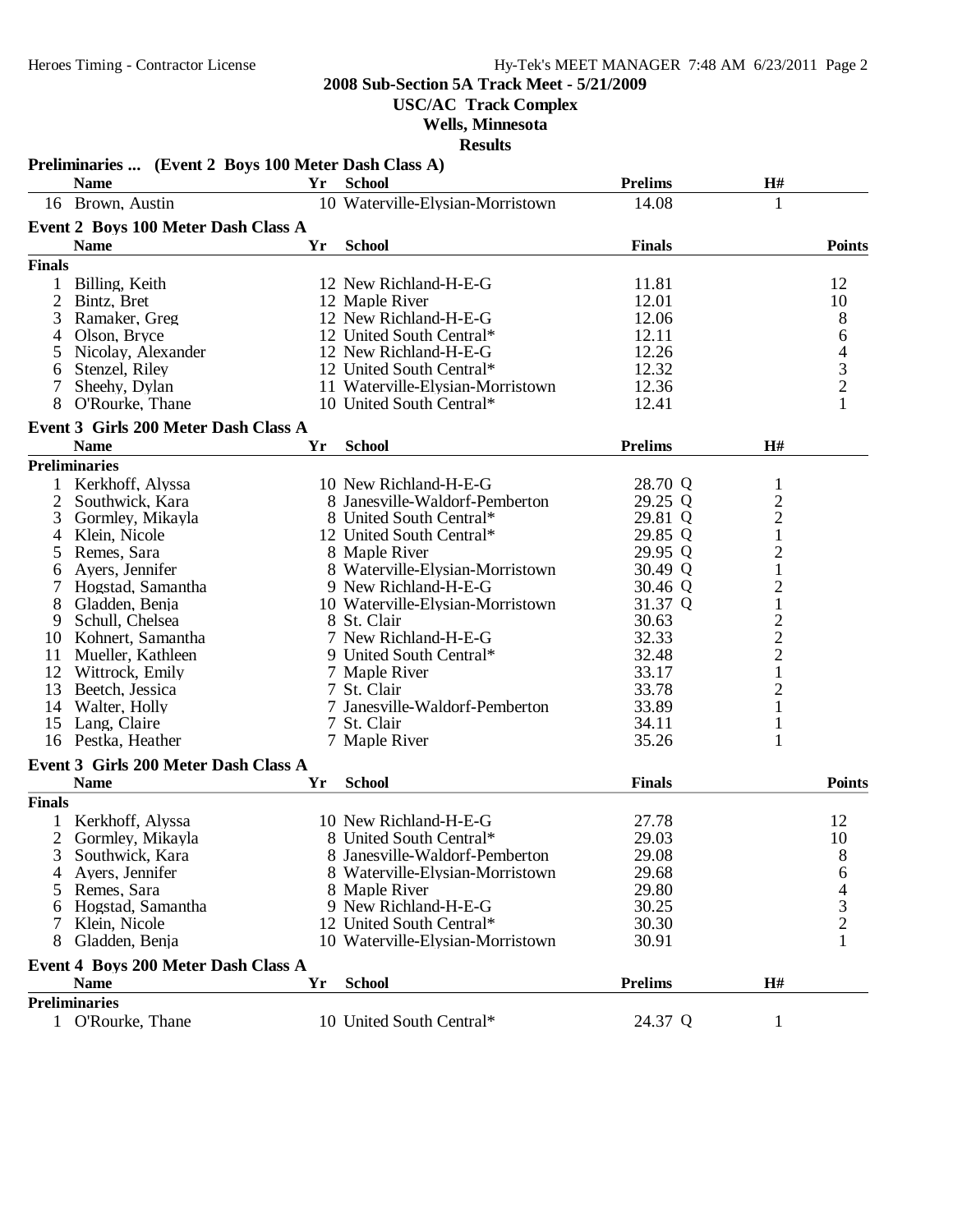**USC/AC Track Complex**

### **Wells, Minnesota**

**Results**

# **Preliminaries ... (Event 4 Boys 200 Meter Dash Class A)**

|                | <b>Name</b>                          | Yr | <b>School</b>                           | <b>Prelims</b> | $\mathbf{H}$ #                 |                |
|----------------|--------------------------------------|----|-----------------------------------------|----------------|--------------------------------|----------------|
| $\overline{2}$ | Denn, Tyler                          |    | 10 St. Clair                            | 25.27 Q        | $\sqrt{2}$                     |                |
| 3              | Bintz, Bret                          |    | 12 Maple River                          | 24.95 Q        | $\mathbf{1}$                   |                |
| 4              | Nicolay, Alexander                   |    | 12 New Richland-H-E-G                   | 25.47 Q        | $\overline{c}$                 |                |
| 5              | Sheehy, Dylan                        |    | 11 Waterville-Elysian-Morristown        | 25.47 Q        | $\mathbf{1}$                   |                |
| 6              | Peters, Aaron                        |    | 11 St. Clair                            | 25.64 Q        | $\overline{c}$                 |                |
|                | Ramaker, Geoff                       |    | 9 New Richland-H-E-G                    | 26.17 Q        | $\mathbf{1}$                   |                |
| 8              | Schroader, Phillip                   |    | 12 Maple River                          | 26.90 Q        | $\overline{c}$                 |                |
| 9              | Billing, Brian                       |    | 10 New Richland-H-E-G                   | 27.44          | $\mathbf 1$                    |                |
| 10             | Hauser, Tyler                        |    | 7 St. Clair                             | 27.51          | $\mathbf{1}$                   |                |
| 11             | Vogelsang, Jordan                    |    | 9 Janesville-Waldorf-Pemberton          | 27.70          |                                |                |
|                | 12 McGuire, Jacob                    |    | 9 Janesville-Waldorf-Pemberton          | 27.79          | $\frac{2}{2}$                  |                |
| 13             | O Rourke, Logan                      |    | 9 Maple River                           | 28.21          | $\mathbf{1}$                   |                |
| 14             | Brown, Austin                        |    | 10 Waterville-Elysian-Morristown        | 28.56          | $\mathbf{1}$                   |                |
| 15             | Steinhauer, Billy                    |    | 8 Janesville-Waldorf-Pemberton          | 28.61          | $\overline{c}$                 |                |
|                | 16 Burhop, Jamie                     |    | 10 Waterville-Elysian-Morristown        | 30.94          | $\overline{2}$                 |                |
|                |                                      |    |                                         |                |                                |                |
|                | Event 4 Boys 200 Meter Dash Class A  |    |                                         |                |                                |                |
|                | <b>Name</b>                          | Yr | <b>School</b>                           | <b>Finals</b>  |                                | <b>Points</b>  |
| <b>Finals</b>  |                                      |    |                                         |                |                                |                |
| $\mathbf{1}$   | O'Rourke, Thane                      |    | 10 United South Central*                | 24.01          |                                | 12             |
| 2              | Denn, Tyler                          |    | 10 St. Clair                            | 24.62          |                                | 10             |
| 3              | Bintz, Bret                          |    | 12 Maple River                          | 25.02          |                                | 8              |
| 4              | Nicolay, Alexander                   |    | 12 New Richland-H-E-G                   | 25.11          |                                | 6              |
| 5              | Peters, Aaron                        |    | 11 St. Clair                            | 25.14          |                                |                |
| 6              | Sheehy, Dylan                        |    | 11 Waterville-Elysian-Morristown        | 25.66          |                                |                |
| 7              | Ramaker, Geoff                       |    | 9 New Richland-H-E-G                    | 25.76          |                                | $\frac{4}{3}$  |
|                | Schroader, Phillip                   |    | 12 Maple River                          | 27.04          |                                | 1              |
|                | Event 5 Girls 400 Meter Dash Class A |    |                                         |                |                                |                |
|                | <b>Name</b>                          | Yr | <b>School</b>                           | <b>Finals</b>  | H#                             | <b>Points</b>  |
| <b>Finals</b>  |                                      |    |                                         |                |                                |                |
| 1              | Kerkhoff, Alyssa                     |    | 10 New Richland-H-E-G                   | 1:01.14        | 2                              | 12             |
| $\overline{2}$ | Roberts, Allison                     |    | 8 Janesville-Waldorf-Pemberton          | 1:03.96        |                                | 10             |
| 3              | Reinke, Cassie                       |    | 11 Maple River                          | 1:05.68        | $\frac{2}{2}$<br>$\frac{2}{2}$ | 8              |
|                | Schultz, Betsy                       |    | 9 Maple River                           | 1:06.15        |                                |                |
| 4              |                                      |    |                                         |                |                                | 6              |
| 5              | Christenson, Nancy                   |    | 7 United South Central*<br>11 St. Clair | 1:06.38        |                                | 4              |
| 6              | Peters, Sara                         |    |                                         | 1:08.20        |                                | $\mathfrak{Z}$ |
| 7              | Reuter, Bethany                      |    | 8 St. Clair                             | 1:08.80        | $\overline{c}$                 | $\sqrt{2}$     |
| 8              | Steinberg, Ashley                    |    | 11 Maple River                          | 1:13.55        | $\mathbf{1}$                   | $\mathbf{1}$   |
| 9              | Guse, Erin                           |    | 8 Janesville-Waldorf-Pemberton          | 1:18.07        | $\mathbf{1}$                   |                |
|                | 10 Borneke, Kaitie                   |    | 10 Janesville-Waldorf-Pemberton         | 1:23.94        | 1                              |                |
|                | Event 6 Boys 400 Meter Dash Class A  |    |                                         |                |                                |                |
|                | <b>Name</b>                          | Yr | <b>School</b>                           | <b>Finals</b>  | $\mathbf{H}$ #                 | <b>Points</b>  |
| <b>Finals</b>  |                                      |    |                                         |                |                                |                |
| 1              | Denn, Tyler                          |    | 10 St. Clair                            | 53.63          | 2                              | 12             |
| 2              | Wendt, Devin                         |    | 11 Maple River                          | 55.99          | $\overline{\mathbf{c}}$        | 10             |
| 3              | Weber, Joe                           |    | 10 Janesville-Waldorf-Pemberton         | 56.29          | $\overline{\mathbf{c}}$        | 8              |
| 4              | Ramaker, Geoff                       |    | 9 New Richland-H-E-G                    | 56.39          | $\overline{2}$                 | 6              |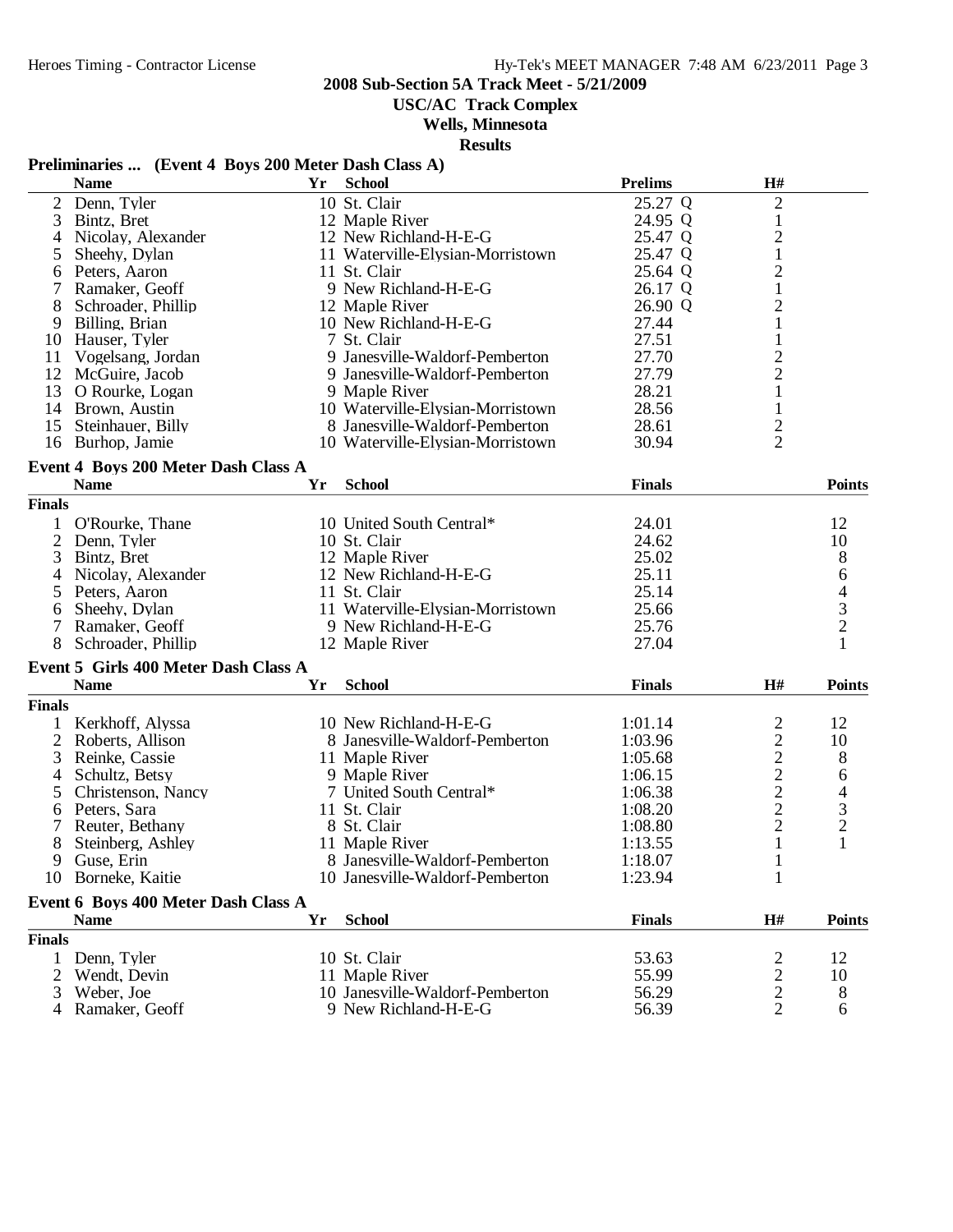**USC/AC Track Complex**

### **Wells, Minnesota**

|                | Finals  (Event 6 Boys 400 Meter Dash Class A) |           | results                          |               |                |                                            |
|----------------|-----------------------------------------------|-----------|----------------------------------|---------------|----------------|--------------------------------------------|
|                | <b>Name</b>                                   | <b>Yr</b> | <b>School</b>                    | <b>Finals</b> | H#             | <b>Points</b>                              |
| 5              | Berndt, Brandon                               |           | 10 Maple River                   | 58.55         | $\mathbf{2}$   | 4                                          |
| 6              | Elmer, Daniel                                 |           | 10 United South Central*         | 58.71         | $\overline{c}$ |                                            |
| 7              | Traynor, Trevor                               |           | 11 Janesville-Waldorf-Pemberton  | 59.08         | $\overline{c}$ | $\frac{3}{2}$                              |
| 8              | Page, Zach                                    |           | 11 Waterville-Elysian-Morristown | 1:00.22       | $\mathbf{1}$   |                                            |
| 9              | Schroader, Phillip                            |           | 12 Maple River                   | 1:00.70       | $\overline{2}$ |                                            |
| 10             | Schweer, Tanner                               |           | 9 Janesville-Waldorf-Pemberton   | 1:01.72       | 1              |                                            |
| 11             | Brown, Austin                                 |           | 10 Waterville-Elysian-Morristown | 1:04.05       | $\mathbf{1}$   |                                            |
| 12             | Burhop, Jamie                                 |           | 10 Waterville-Elysian-Morristown | 1:13.91       | $\mathbf{1}$   |                                            |
|                | Event 7 Girls 800 Meter Run Class A           |           |                                  |               |                |                                            |
|                | <b>Name</b>                                   | Yr        | <b>School</b>                    | <b>Finals</b> |                | <b>Points</b>                              |
| <b>Finals</b>  |                                               |           |                                  |               |                |                                            |
| 1              | Trahms, Drew                                  |           | 11 St. Clair                     | 2:28.96       |                | 12                                         |
| 2              | Krueger, Danielle                             |           | 9 New Richland-H-E-G             | 2:36.12       |                | 10                                         |
| 3              | Crabtree, Abby                                |           | 8 New Richland-H-E-G             | 2:38.27       |                | 8                                          |
| 4              | Wolf, Celina                                  |           | 12 Maple River                   | 2:44.21       |                | 6                                          |
| 5              | Strunk, Reva                                  |           | 10 Janesville-Waldorf-Pemberton  | 2:45.01       |                |                                            |
| 6              | Tomschin, Annie                               |           | 9 United South Central*          | 2:45.12       |                | $\begin{array}{c} 4 \\ 3 \\ 2 \end{array}$ |
| 7              | Landsteiner, Merrit                           |           | 11 Maple River                   | 2:45.82       |                |                                            |
| 8              | Sonnek, Kelsie                                |           | 7 Janesville-Waldorf-Pemberton   | 2:45.86       |                | $\mathbf{1}$                               |
| 9              | Bushlack, Bethany                             |           | 11 United South Central*         | 2:47.62       |                |                                            |
| 10             | Manthey, Sarah                                |           | 10 Janesville-Waldorf-Pemberton  | 2:48.39       |                |                                            |
| 11             | Sieberg, Sarah                                |           | 12 St. Clair                     | 2:50.94       |                |                                            |
| 12             | Keller, Alexandra                             |           | 11 Maple River                   | 2:54.67       |                |                                            |
|                | Event 8 Boys 800 Meter Run Class A            |           |                                  |               |                |                                            |
|                | <b>Name</b>                                   | Yr        | <b>School</b>                    | <b>Finals</b> |                | <b>Points</b>                              |
| <b>Finals</b>  |                                               |           |                                  |               |                |                                            |
|                | Trahms, David                                 |           | 11 St. Clair                     | 2:11.07       |                | 12                                         |
| $\overline{c}$ | Volkmann, James                               |           | 9 Janesville-Waldorf-Pemberton   | 2:11.13       |                | 10                                         |
| 3              | Senkyr, Robert                                |           | 9 St. Clair                      | 2:14.09       |                | 8                                          |
| 4              | Goemann, Aaron                                |           | 11 United South Central*         | 2:15.74       |                |                                            |
| 5              | Borneke, Mac                                  |           | 11 Janesville-Waldorf-Pemberton  | 2:19.88       |                | $64$<br>3<br>2                             |
| 6              | Solis, Antonio III                            |           | 10 Waterville-Elysian-Morristown | 2:19.89       |                |                                            |
|                | Wittrock, Aaron                               |           | 9 Maple River                    | 2:22.46       |                |                                            |
| 8              | Molitor, Alex                                 |           | 10 Waterville-Elysian-Morristown | 2:23.33       |                | $\mathbf{1}$                               |
| 9              | Winter, Devin                                 |           | 9 Janesville-Waldorf-Pemberton   | 2:28.83       |                |                                            |
| 10             | Jaeger, Jesse                                 |           | 10 Maple River                   | 2:29.82       |                |                                            |
|                | 11 Crabtree, Tyler                            |           | 10 New Richland-H-E-G            | 2:34.79       |                |                                            |
|                | --- BayerKohler, Kyle                         |           | 10 New Richland-H-E-G            | DQ            |                |                                            |
|                | Event 9 Girls 1600 Meter Run Class A          |           |                                  |               |                |                                            |
|                | <b>Name</b>                                   | Yr        | <b>School</b>                    | <b>Finals</b> |                | <b>Points</b>                              |
| <b>Finals</b>  |                                               |           |                                  |               |                |                                            |
|                | Woitas, Rita                                  |           | 12 Maple River                   | 5:48.43       |                | 12                                         |
| 2              | Escherich, Andrea                             |           | 9 United South Central*          | 5:53.63       |                | 10                                         |
| 3              | Lewison, Hannah                               |           | 8 New Richland-H-E-G             | 5:55.58       |                | 8                                          |
| 4              | Witt, Kelsey                                  |           | 11 Janesville-Waldorf-Pemberton  | 5:55.81       |                | 6                                          |
| 5              | Rezac, Cassie                                 |           | 8 Waterville-Elysian-Morristown  | 5:57.81       |                | 4                                          |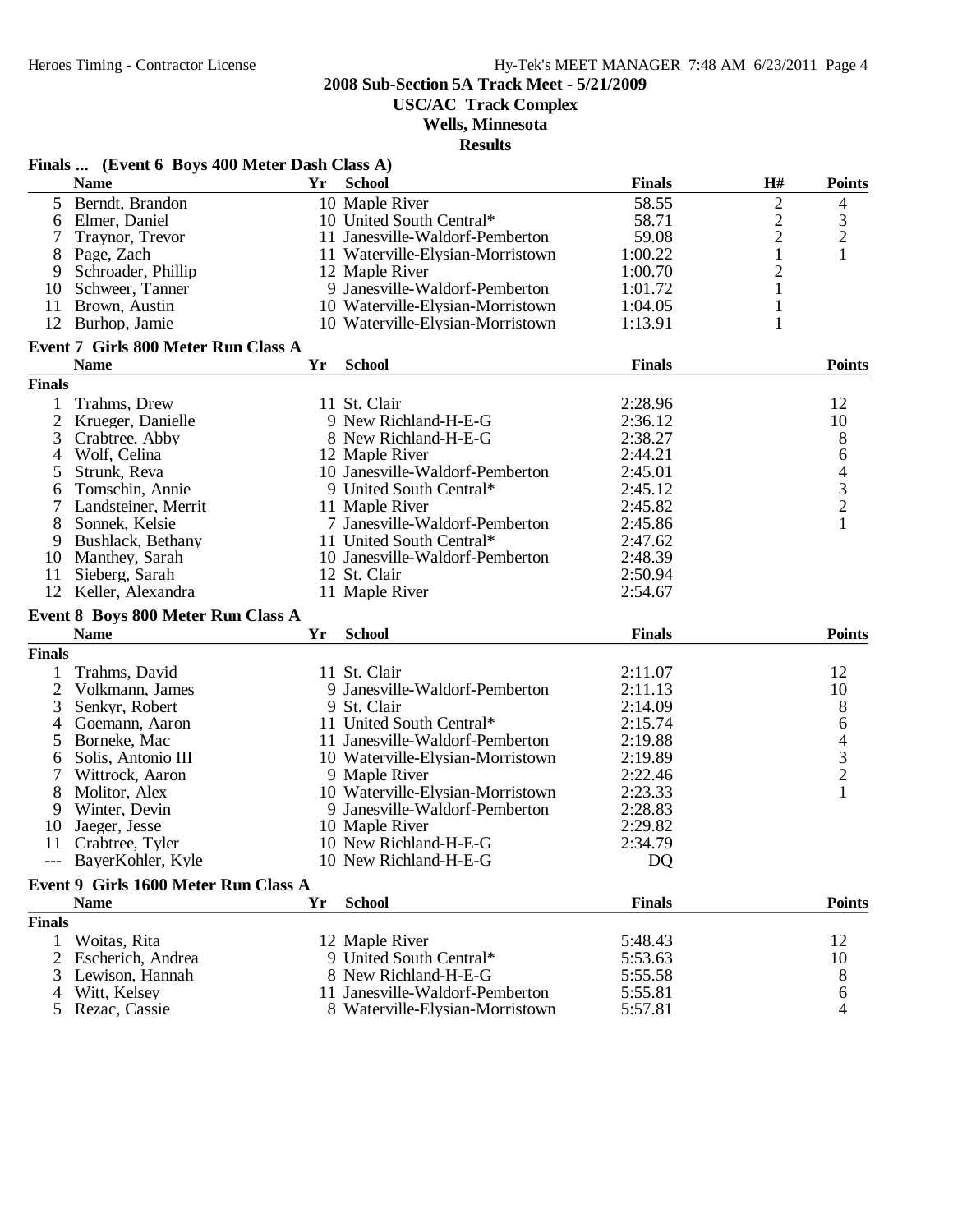**USC/AC Track Complex**

### **Wells, Minnesota**

|                | Finals  (Event 9 Girls 1600 Meter Run Class A) |    |                                  |               |                                            |
|----------------|------------------------------------------------|----|----------------------------------|---------------|--------------------------------------------|
|                | <b>Name</b>                                    | Yr | <b>School</b>                    | <b>Finals</b> | <b>Points</b>                              |
| 6              | Christenson, Lorraine                          |    | 8 United South Central*          | 6:06.38       |                                            |
| 7              | Meyer, Destinee                                |    | 8 New Richland-H-E-G             | 6:13.42       | $\begin{array}{c} 3 \\ 2 \\ 1 \end{array}$ |
|                | Southwick, Miranda                             |    | 10 Janesville-Waldorf-Pemberton  | 6:22.69       |                                            |
| 9              | Thomas-Haack, Victoria                         |    | 7 Maple River                    | 6:35.71       |                                            |
| 10             | Senkyr, Maria                                  |    | 7 St. Clair                      | 7:04.91       |                                            |
|                | Event 10 Boys 1600 Meter Run Class A           |    |                                  |               |                                            |
|                | <b>Name</b>                                    | Yr | <b>School</b>                    | <b>Finals</b> | <b>Points</b>                              |
| <b>Finals</b>  |                                                |    |                                  |               |                                            |
|                | Larson, Eric                                   |    | 12 Maple River                   | 4:50.71       | 12                                         |
| $\overline{2}$ | Vogelsang, Brant                               |    | 11 Janesville-Waldorf-Pemberton  | 4:51.40       | 10                                         |
| 3              | Staloch, Jay                                   |    | 10 United South Central*         | 4:53.91       | 8                                          |
| 4              | Elmer, Daniel                                  |    | 10 United South Central*         | 4:54.13       | 6                                          |
|                | Esse, Jake                                     |    | 11 Janesville-Waldorf-Pemberton  | 4:54.94       |                                            |
| 5              | Trahms, David                                  |    | 11 St. Clair                     | 5:01.64       | $\begin{array}{c} 4 \\ 3 \\ 2 \end{array}$ |
| 6              |                                                |    |                                  |               |                                            |
|                | Schroeder, Josh                                |    | 11 New Richland-H-E-G            | 5:03.52       | $\mathbf{1}$                               |
| 8              | Howieson, Will                                 |    | 11 Maple River                   | 5:11.80       |                                            |
| 9              | Lemmon, Tanner                                 |    | 9 Maple River                    | 5:14.85       |                                            |
| 10             | Lindquist, William                             |    | 9 Waterville-Elysian-Morristown  | 5:31.97       |                                            |
| 11             | Schiltz, TJ                                    |    | 7 New Richland-H-E-G             | 5:36.79       |                                            |
| 12             | Ullvang, Jon                                   |    | 11 St. Clair                     | 5:37.12       |                                            |
| 13             | Jewison, Ian                                   |    | 7 Janesville-Waldorf-Pemberton   | 5:50.05       |                                            |
| 14             | Klein, Brian                                   |    | 9 United South Central*          | 5:50.28       |                                            |
| 15             | Guell, Carles                                  |    | 11 St. Clair                     | 6:05.28       |                                            |
|                | Event 11 Girls 3200 Meter Run Class A          |    |                                  |               |                                            |
|                | <b>Name</b>                                    | Yr | <b>School</b>                    | <b>Finals</b> | <b>Points</b>                              |
| <b>Finals</b>  |                                                |    |                                  |               |                                            |
| 1              | Woitas, Rita                                   |    | 12 Maple River                   | 12:35.21      | 12                                         |
| $\overline{2}$ | Crabtree, Abby                                 |    | 8 New Richland-H-E-G             | 12:47.01      | 10                                         |
| 3              | Trio, Abby                                     |    | 9 United South Central*          | 13:03.94      | 8                                          |
| 4              | Rezac, Cassie                                  |    | 8 Waterville-Elysian-Morristown  | 13:13.03      |                                            |
| 5              | Escherich, Andrea                              |    | 9 United South Central*          | 13:28.50      |                                            |
| 6              | Erickson, Amber                                |    | 11 United South Central*         | 13:36.63      |                                            |
| 7              | Anderson, Brittany                             |    | 7 Janesville-Waldorf-Pemberton   | 13:53.15      | $64$<br>3<br>2                             |
| 8              | Hale, Alex                                     |    | 11 New Richland-H-E-G            | 14:02.94      | $\mathbf{1}$                               |
| 9              | Senkyr, Maria                                  |    | 7 St. Clair                      | 14:35.17      |                                            |
| 10             | Sandwick, Corrie                               |    | 7 Maple River                    | 14:43.67      |                                            |
| 11             | Greff, Tristen                                 |    | 9 Janesville-Waldorf-Pemberton   | 15:04.29      |                                            |
|                | Event 12 Boys 3200 Meter Run Class A           |    |                                  |               |                                            |
|                | <b>Name</b>                                    | Yr | <b>School</b>                    | <b>Finals</b> | <b>Points</b>                              |
| <b>Finals</b>  |                                                |    |                                  |               |                                            |
| 1              | Larson, Eric                                   |    | 12 Maple River                   | 10:55.42      | 12                                         |
| 2              | Borneke, Nick                                  |    | 11 Janesville-Waldorf-Pemberton  | 10:57.65      | 10                                         |
| 3              | Esse, Jake                                     |    | 11 Janesville-Waldorf-Pemberton  | 11:05.50      | 8                                          |
| 4              | Rezac, Andy                                    |    | 10 Waterville-Elysian-Morristown | 11:20.95      | 6                                          |
| $\mathcal{L}$  | Lemmon, Tanner                                 |    | 9 Maple River                    | 11:25.30      | $\overline{\mathcal{L}}$                   |
| 6              | Staloch, Preston                               |    | 11 United South Central*         | 11:45.16      | 3                                          |
|                |                                                |    |                                  |               |                                            |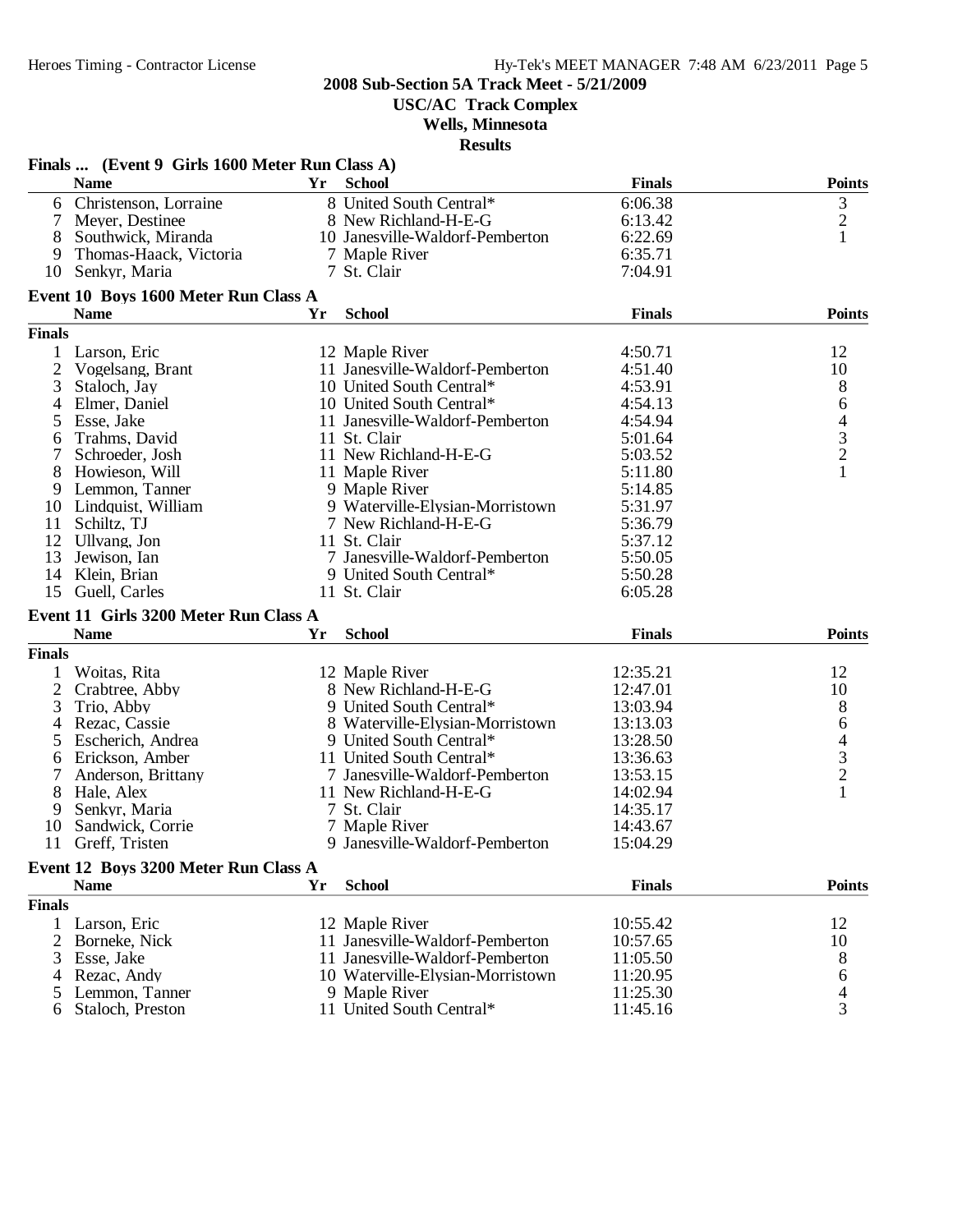**USC/AC Track Complex**

### **Wells, Minnesota**

|                | Finals  (Event 12 Boys 3200 Meter Run Class A) |    |                                  |                |                         |                                            |
|----------------|------------------------------------------------|----|----------------------------------|----------------|-------------------------|--------------------------------------------|
|                | <b>Name</b>                                    |    | Yr School                        | <b>Finals</b>  |                         | <b>Points</b>                              |
|                | 7 Keller, Lucas                                |    | 9 Maple River                    | 12:19.87       |                         | 2                                          |
|                | 8 Dundas, John-Mark                            |    | 10 United South Central*         | 12:52.50       |                         | $\mathbf{1}$                               |
| 9              | Struck, Alex                                   |    | 8 Janesville-Waldorf-Pemberton   | 14:49.11       |                         |                                            |
|                | Event 13 Girls 100 Meter Hurdles Class A       |    |                                  |                |                         |                                            |
|                | <b>Name</b>                                    | Yr | <b>School</b>                    | Prelims        | H#                      |                                            |
|                | <b>Preliminaries</b>                           |    |                                  |                |                         |                                            |
|                | Christenson, Ciara                             |    | 12 United South Central*         | 16.50 Q        | $\mathbf{1}$            |                                            |
| $\overline{2}$ | Hislop, Michaela                               |    | 9 Maple River                    | 17.59 Q        | $\frac{2}{2}$           |                                            |
| 3              | Morris, Jill                                   |    | 12 St. Clair                     | 18.02 Q        |                         |                                            |
| 4              | Schlaak, Anna                                  |    | 9 New Richland-H-E-G             | 18.40 Q        | $\,1\,$                 |                                            |
| 5              | Leland, Lizzy                                  |    | 7 United South Central*          | 18.37 Q        | $\overline{c}$          |                                            |
| 6              | klecker, Christine                             |    | 9 Maple River                    | 18.79 Q        | $\mathbf{1}$            |                                            |
|                | Hobbs, Emmy                                    |    | 8 New Richland-H-E-G             | 18.87 Q        | $\overline{\mathbf{c}}$ |                                            |
| 8              | Mueller, Mary                                  |    | 12 United South Central*         | 19.39 Q        | $\mathbf{1}$            |                                            |
| 9              | Trio, Mikaela                                  |    | 7 Maple River                    | 21.53          | $\overline{c}$          |                                            |
|                | 10 Cummins, Kortney                            |    | 8 Janesville-Waldorf-Pemberton   | 21.99          | $\mathbf 1$             |                                            |
|                | 11 Summers, Lindsay                            |    | 11 Janesville-Waldorf-Pemberton  | 22.28          | $\overline{\mathbf{c}}$ |                                            |
| $---$          | Garretson, Ashley                              |    | 8 New Richland-H-E-G             | D <sub>Q</sub> | $\mathbf{1}$            |                                            |
|                | Event 13 Girls 100 Meter Hurdles Class A       |    |                                  |                |                         |                                            |
|                | <b>Name</b>                                    | Yr | <b>School</b>                    | <b>Finals</b>  |                         | <b>Points</b>                              |
| <b>Finals</b>  |                                                |    |                                  |                |                         |                                            |
|                | Christenson, Ciara                             |    | 12 United South Central*         | 16.12          |                         | 12                                         |
|                |                                                |    |                                  |                |                         |                                            |
| 2              | Hislop, Michaela                               |    | 9 Maple River<br>12 St. Clair    | 17.64<br>17.92 |                         | 10                                         |
| 3              | Morris, Jill                                   |    | 9 New Richland-H-E-G             | 18.47          |                         | $\begin{array}{c} 8 \\ 6 \end{array}$      |
| 4              | Schlaak, Anna                                  |    |                                  |                |                         |                                            |
| 5              | Mueller, Mary                                  |    | 12 United South Central*         | 18.66          |                         | $\begin{array}{c} 4 \\ 3 \\ 2 \end{array}$ |
| 6              | Leland, Lizzy                                  |    | 7 United South Central*          | 18.84          |                         |                                            |
| 7              | Hobbs, Emmy                                    |    | 8 New Richland-H-E-G             | 19.31          |                         |                                            |
| 8              | klecker, Christine                             |    | 9 Maple River                    | 20.38          |                         | $\mathbf{1}$                               |
|                | Event 14 Boys 110 Meter Hurdles Class A        |    |                                  |                |                         |                                            |
|                | <b>Name</b>                                    | Yr | <b>School</b>                    | <b>Prelims</b> | H#                      |                                            |
|                | <b>Preliminaries</b>                           |    |                                  |                |                         |                                            |
| $\mathbf{1}$   | Knight, E.J.                                   |    | 12 United South Central*         | 16.11 Q        | $\mathbf{1}$            |                                            |
| 2              | Treptow, Seth                                  |    | 10 United South Central*         | 16.89 Q        | $\frac{2}{2}$           |                                            |
| 3              | Ferguson, Andrew                               |    | 11 St. Clair                     | 17.14 Q        |                         |                                            |
| $\overline{4}$ | Herman, Jake                                   |    | 12 United South Central*         | 17.75 Q        | $\mathbf{1}$            |                                            |
| 5              | Neal, Travis                                   |    | 11 Janesville-Waldorf-Pemberton  | 18.02 Q        | $\overline{\mathbf{c}}$ |                                            |
| 6              | Duncanson, Sam                                 |    | 8 Maple River                    | 18.18 Q        | $\mathbf{1}$            |                                            |
| 7              | Lemmon, Tyler                                  |    | 12 Maple River                   | 18.48 Q        | 1                       |                                            |
| 8              | Cheney, Zach                                   |    | 10 Waterville-Elysian-Morristown | 19.57 Q        | $\overline{c}$          |                                            |
| 9              | Schild, Lester                                 |    | 11 Waterville-Elysian-Morristown | 19.18          | $\mathbf 1$             |                                            |
| 10             | Groskreutz, Jeremy                             |    | 9 Janesville-Waldorf-Pemberton   | 21.97          | $\overline{c}$          |                                            |
| 11             | Weckwerth, Jordan                              |    | 10 Janesville-Waldorf-Pemberton  | 22.12          | $\overline{2}$          |                                            |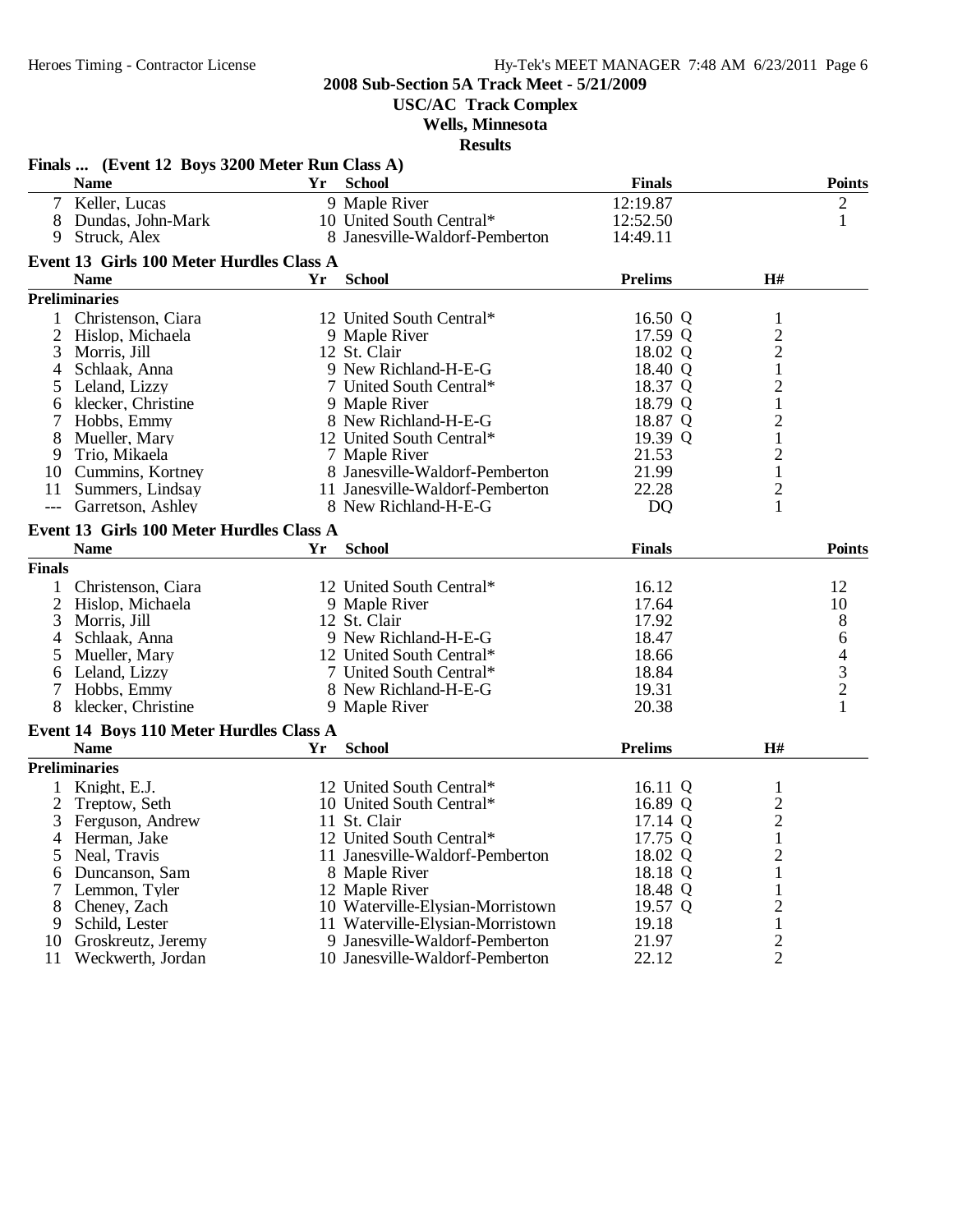**USC/AC Track Complex**

**Wells, Minnesota**

|                | Event 14 Boys 110 Meter Hurdles Class A                 |    |                                               |               |                    |                |
|----------------|---------------------------------------------------------|----|-----------------------------------------------|---------------|--------------------|----------------|
|                | <b>Name</b>                                             | Yr | <b>School</b>                                 | <b>Finals</b> |                    | <b>Points</b>  |
| <b>Finals</b>  |                                                         |    |                                               |               |                    |                |
| 1              | Knight, E.J.                                            |    | 12 United South Central*                      | 16.17         |                    | 12             |
| 2              | Treptow, Seth                                           |    | 10 United South Central*                      | 16.67         |                    | 10             |
| 3              | Ferguson, Andrew                                        |    | 11 St. Clair                                  | 17.02         |                    | 8              |
| 4              | Herman, Jake                                            |    | 12 United South Central*                      | 17.54         |                    | 6              |
| 5              | Duncanson, Sam                                          |    | 8 Maple River                                 | 17.91         |                    | 4              |
| 6              | Lemmon, Tyler                                           |    | 12 Maple River                                | 17.97         |                    | 3              |
|                | Neal, Travis                                            |    | 11 Janesville-Waldorf-Pemberton               | 18.37         |                    | $\overline{c}$ |
| 8              | Cheney, Zach                                            |    | 10 Waterville-Elysian-Morristown              | 19.42         |                    | $\mathbf{1}$   |
|                |                                                         |    |                                               |               |                    |                |
|                | Event 15 Girls 300 Meter Hurdles Class A<br><b>Name</b> | Yr | <b>School</b>                                 | <b>Finals</b> | H#                 | <b>Points</b>  |
| <b>Finals</b>  |                                                         |    |                                               |               |                    |                |
|                |                                                         |    |                                               |               |                    |                |
| 1              | Christenson, Ciara                                      |    | 12 United South Central*                      | 45.44         | 2                  | 12             |
| 2              | Denn, Breanna                                           |    | 9 St. Clair                                   | 49.32         | $\mathbf{2}$       | 10             |
| 3              | Morris, Jill                                            |    | 12 St. Clair                                  | 51.01         | $\frac{2}{2}$      | 8              |
| 4              | Hislop, Michaela                                        |    | 9 Maple River                                 | 51.83         |                    | 6              |
| 5              | Sveen, Kayla                                            |    | 9 Janesville-Waldorf-Pemberton                | 52.44         | $\frac{2}{2}$      | $\overline{4}$ |
| 6              | Schlaak, Anna                                           |    | 9 New Richland-H-E-G                          | 52.73         |                    | $\frac{3}{2}$  |
|                | Leland, Lizzy                                           |    | 7 United South Central*                       | 53.49         | $\overline{2}$     |                |
| 8              | Mueller, Mary                                           |    | 12 United South Central*                      | 54.46         | 1                  | 1              |
| 9              | Habeck, Emily                                           |    | 9 New Richland-H-E-G                          | 54.51         | $\overline{2}$     |                |
| 10             | Trio, Mikaela                                           |    | 7 Maple River                                 | 58.26         |                    |                |
| 11             | Cummins, Kortney                                        |    | 8 Janesville-Waldorf-Pemberton                | 58.41         |                    |                |
|                | 12 Summers, Lindsay                                     |    | 11 Janesville-Waldorf-Pemberton               | 1:00.43       |                    |                |
| 13             | Garretson, Ashley                                       |    | 8 New Richland-H-E-G                          | 1:01.37       |                    |                |
|                | 14 Wolf, Laushandra                                     |    | 11 Waterville-Elysian-Morristown              | 1:04.12       | 1                  |                |
|                | Event 16 Boys 300 Meter Hurdles Class A                 |    |                                               |               |                    |                |
|                | <b>Name</b>                                             | Yr | <b>School</b>                                 | <b>Finals</b> | H#                 | <b>Points</b>  |
|                |                                                         |    |                                               |               |                    |                |
| <b>Finals</b>  |                                                         |    |                                               |               |                    |                |
|                | Treptow, Seth                                           |    | 10 United South Central*                      | 43.15         | $\overline{c}$     | 12             |
| $\overline{c}$ | Knight, E.J.                                            |    | 12 United South Central*                      | 43.25         | $\overline{c}$     | 10             |
| 3              | Ferguson, Andrew                                        |    | 11 St. Clair                                  | 44.95         | $\overline{c}$     | 8              |
| 4              | Neal, Travis                                            |    | 11 Janesville-Waldorf-Pemberton               | 45.30         | $\overline{2}$     | 6              |
| 5              | Schrom, Zach                                            |    | 11 Janesville-Waldorf-Pemberton               | 47.48         | 1                  | 4              |
| 6              | Duncanson, Sam                                          |    | 8 Maple River                                 | 48.22         | $\overline{c}$     | 3              |
|                | Cheney, Zach                                            |    | 10 Waterville-Elysian-Morristown              | 49.35         | $\overline{2}$     | $\overline{2}$ |
|                | 8 Habinger-Burris, Dylan                                |    | 11 Waterville-Elysian-Morristown              | 49.67         | $\overline{2}$     |                |
| 9.             | Niebuhr, Riley                                          |    | 10 United South Central*                      | 49.79         | 2                  |                |
| 10             | Mitchel, Timothy                                        |    | 10 Maple River                                | 51.00         |                    |                |
| 11             | Tanner, Sebastian                                       |    | 9 Janesville-Waldorf-Pemberton                | 54.32         |                    |                |
| 12             | Trio, Aaron                                             |    | 7 Maple River                                 | 56.88         |                    |                |
|                | Event 17 Girls 4x100 Meter Relay Class A                |    |                                               |               |                    |                |
|                | <b>Team</b>                                             |    | <b>Relay</b>                                  | <b>Finals</b> |                    | <b>Points</b>  |
| <b>Finals</b>  |                                                         |    |                                               |               |                    |                |
|                |                                                         |    |                                               |               |                    |                |
|                | 1 New Richland-H-E-G                                    |    | A                                             | 52.33         |                    | 12             |
|                | 1) Kerkhoff, Alyssa 10                                  |    | 2) Schmit, Heather 12<br>3) Wacholz, Tatum 10 |               | 4) Schlaak, Anna 9 |                |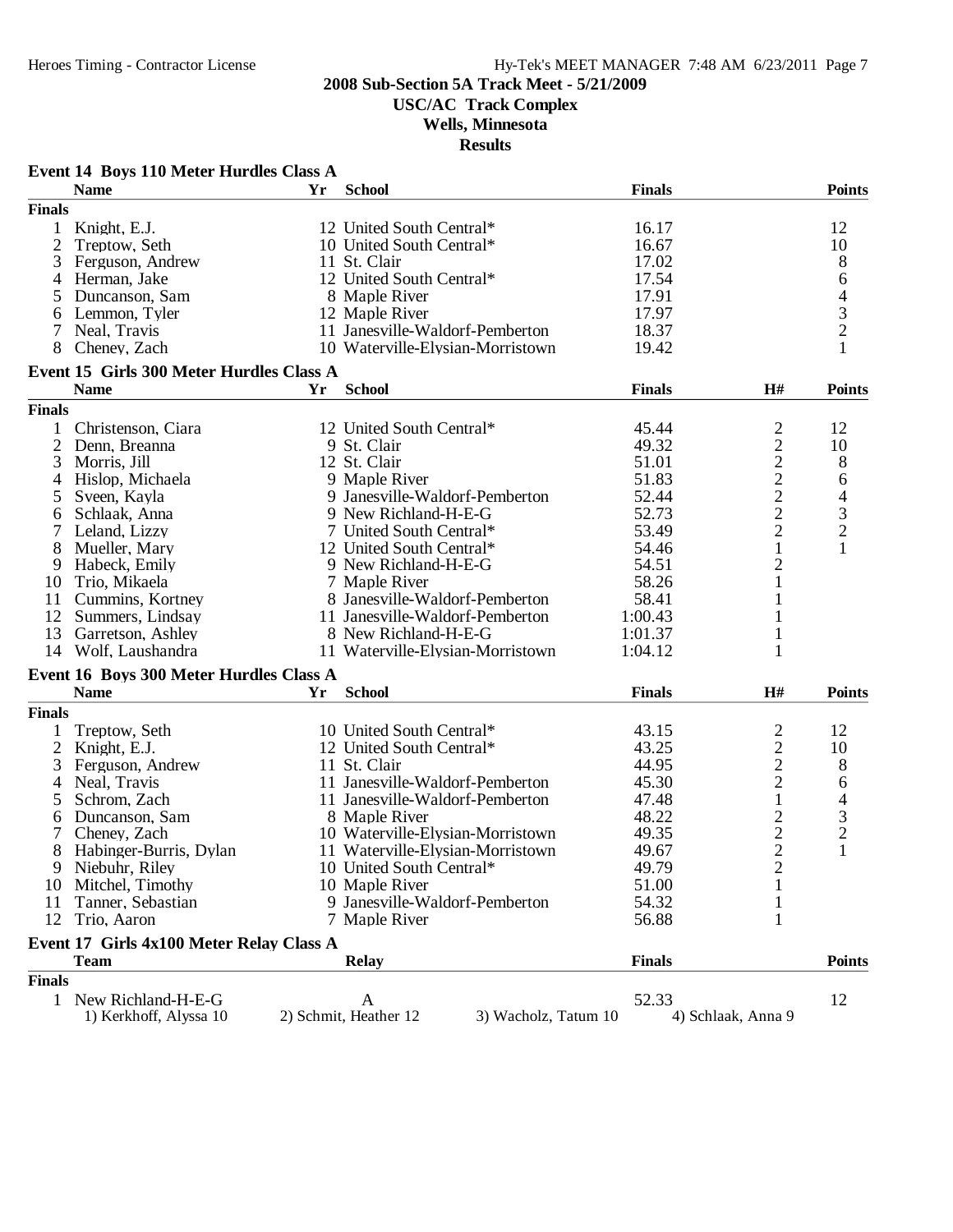**2008 Sub-Section 5A Track Meet - 5/21/2009**

**USC/AC Track Complex**

**Wells, Minnesota**

|               | Finals  (Event 17 Girls 4x100 Meter Relay Class A)      |                         | исэшь                   |                                  |               |
|---------------|---------------------------------------------------------|-------------------------|-------------------------|----------------------------------|---------------|
|               | <b>Team</b>                                             | <b>Relay</b>            |                         | <b>Finals</b>                    | <b>Points</b> |
|               | 2 United South Central*                                 | A                       |                         | 53.98                            | 10            |
|               | 1) Gormley, Mikayla 8                                   | 2) Gormley, Brianna 11  | 3) Klein, Nicole 12     | 4) Schmitz, Carolyn 12           |               |
|               | Janesville-Waldorf-Pemberton                            | A                       |                         | 54.53                            | 8             |
|               | 1) Morton, Callie 7                                     | 2) Sonnek, Tenia 11     | 3) Southwick, Kara 8    | 4) Walter, Courtney 10           |               |
|               | 4 Maple River<br>1) Pestka, Courtney 12                 | A<br>2) Reinke, Dayna 8 | 3) Schulz, Kristi 11    | 55.70<br>4) Remes, Sara 8        | 6             |
|               | Waterville-Elysian-Morristown                           | $\mathsf{A}$            |                         | 56.50                            | 4             |
|               | 1) Dahle, Nicole 8                                      | 2) Stangler, Karissa 10 | 3) Ayers, Lindsay 9     | 4) Seifert, Abby 9               |               |
|               | 6 St. Clair                                             | A                       |                         | 1:02.39                          | 3             |
|               | 1) Storm, Brittany 7                                    | 2) Lang, Claire 7       | 3) Weber, Katelyn 7     | 4) Beetch, Jessica 7             |               |
|               | Event 18 Boys 4x100 Meter Relay Class A                 |                         |                         |                                  |               |
|               | <b>Team</b>                                             | <b>Relay</b>            |                         | <b>Finals</b>                    | <b>Points</b> |
| <b>Finals</b> |                                                         |                         |                         |                                  |               |
|               | 1 New Richland-H-E-G                                    |                         |                         | 46.08                            | 12            |
|               | 1) Nicolay, Alexander 12                                | 2) Ramaker, Greg 12     | 3) Bartness, Tim 12     | 4) Billing, Keith 12             |               |
|               | 2 Maple River                                           |                         |                         | 47.11                            | 10            |
|               | 1) Bintz, Bret 12                                       | 2) Lemmon, Tyler 12     | 3) Duncanson, Sam 8     | 4) Wendt, Devin 11               |               |
| 3             | United South Central*                                   | A                       |                         | 47.13                            | 8             |
|               | 1) Herman, Jake 12                                      | 2) Olson, Bryce 12      | 3) Wood, Matt 11        | 4) Stenzel, Riley 12             |               |
| 4             | Janesville-Waldorf-Pemberton                            | A                       |                         | 48.06<br>4) Reese, Zakk 12       | 6             |
|               | 1) Lee, Tauzoo 10                                       | 2) Schrom, Zach 11      | 3) Traynor, Trevor 11   |                                  |               |
| 5             | Waterville-Elysian-Morristown<br>1) Olson, Andrew 12    | A<br>2) Erdman, Zach 9  | 3) Kaplan, Chris 12     | 49.02<br>4) Pittmann, Michael 12 | 4             |
|               |                                                         |                         |                         |                                  |               |
|               | Event 19 Girls 4x200 Meter Relay Class A<br><b>Team</b> | <b>Relay</b>            |                         | <b>Finals</b>                    | <b>Points</b> |
| <b>Finals</b> |                                                         |                         |                         |                                  |               |
| $\mathbf{1}$  | Janesville-Waldorf-Pemberton                            | A                       |                         | 1:53.36                          | 12            |
|               | 1) Morton, Callie 7                                     | 2) Southwick, Kara 8    | 3) Sonnek, Tenia 11     | 4) Walter, Courtney 10           |               |
|               | United South Central*                                   | A                       |                         | 1:54.10                          | 10            |
|               | 1) Christenson, Nancy 7                                 | 2) Klein, Nicole 12     | 3) Bushlack, Sabrina 12 | 4) Schmitz, Carolyn 12           |               |
| 3             | St. Clair                                               | A                       |                         | 1:54.86                          | 8             |
|               | 1) Morris, Jill 12                                      | 2) Peters, Sara 11      | 3) Trahms, Drew 11      | 4) Denn, Breanna 9               |               |
|               | 4 New Richland-H-E-G                                    | A                       |                         | 1:55.23                          | 6             |
|               | 1) Crabtree, Abby 8                                     | 2) Neumann, Alearah 10  | 3) Wacholz, Tatum 10    | 4) Jongbloedt, Jennika 9         |               |
| 5             | Waterville-Elysian-Morristown                           | A                       |                         | 1:57.18                          | 4             |
|               | 1) Ayers, Jennifer 8                                    | 2) Dahle, Nicole 8      | 3) Ayers, Lindsay 9     | 4) Stangler, Ashley 8            |               |
|               | 6 Maple River                                           | A                       |                         | 1:59.85                          | 3             |
|               |                                                         |                         |                         |                                  |               |
|               | 1) Pestka, Courtney 12                                  | 2) klecker, Christine 9 | 3) Schulz, Kristi 11    | 4) Remes, Sara 8                 |               |
|               | Event 20 Boys 4x200 Meter Relay Class A                 |                         |                         |                                  |               |
|               | <b>Team</b>                                             | <b>Relay</b>            |                         | <b>Finals</b>                    | <b>Points</b> |
| <b>Finals</b> |                                                         |                         |                         |                                  |               |
| $\mathbf{1}$  | Waterville-Elysian-Morristown                           | A                       |                         | 1:36.61                          | 12            |
|               | 1) Olson, Andrew 12                                     | 2) Sheehy, Dylan 11     | 3) Kaplan, Chris 12     | 4) Pittmann, Michael 12          |               |
| 2             | New Richland-H-E-G                                      | A                       |                         | 1:36.69                          | 10            |
|               | 1) Ramaker, Greg 12                                     | 2) Ramaker, Geoff 9     | 3) Bartness, Tim 12     | 4) Billing, Keith 12             |               |
| 3             | United South Central*                                   | A                       |                         | 1:37.14                          | 8             |
|               | 1) Herman, Jake 12                                      | 2) Stenzel, Riley 12    | 3) Olson, Bryce 12      | 4) O'Rourke, Thane 10            |               |
| 4             | Janesville-Waldorf-Pemberton<br>1) Lee, Tauzoo 10       | A<br>2) Ziemke, Cody 11 | 3) McGuire, Jacob 9     | 1:45.20<br>4) Weber, Joe 10      | 6             |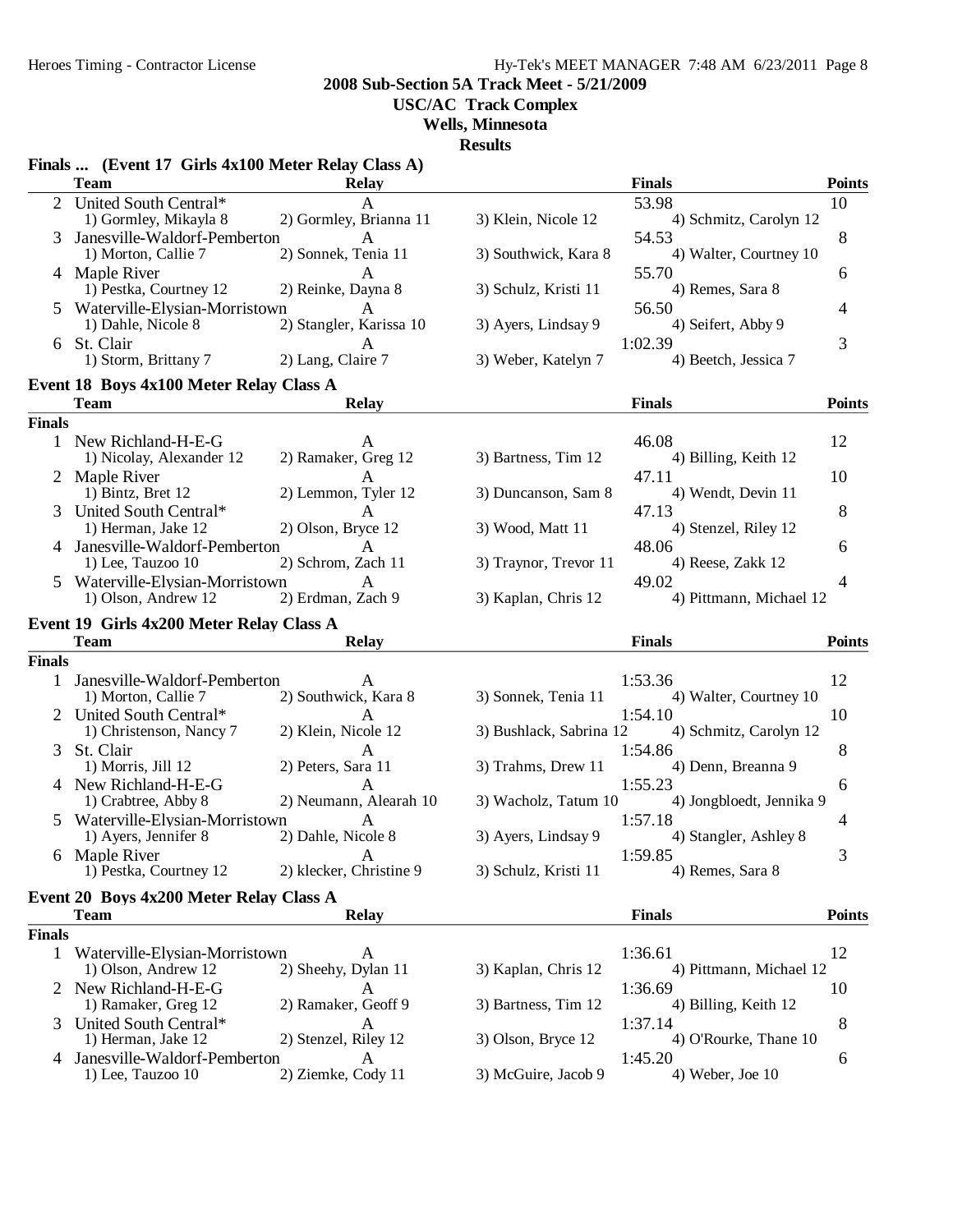**2008 Sub-Section 5A Track Meet - 5/21/2009**

**USC/AC Track Complex**

**Wells, Minnesota**

|                | Finals  (Event 20 Boys 4x200 Meter Relay Class A)       |                                         |                                                           |                |
|----------------|---------------------------------------------------------|-----------------------------------------|-----------------------------------------------------------|----------------|
|                | <b>Team</b>                                             | <b>Relay</b>                            | <b>Finals</b>                                             | <b>Points</b>  |
|                | 5 Maple River                                           | A                                       | 1:46.80                                                   | $\overline{4}$ |
|                | 1) Schubbe, Alex 10                                     | 2) Nienow, Jake 11                      | 3) Bonnett, Jon 12<br>4) Wittrock, Aaron 9                |                |
|                | 6 St. Clair                                             | A                                       | 1:48.97<br>4) Peters, Aaron 11                            | 3              |
|                | 1) Ferguson, Andrew 11                                  | 2) Hauser, Tyler 7                      | 3) Senkyr, Robert 9                                       |                |
|                | Event 21 Girls 4x400 Meter Relay Class A<br><b>Team</b> | <b>Relay</b>                            | <b>Finals</b>                                             | <b>Points</b>  |
| <b>Finals</b>  |                                                         |                                         |                                                           |                |
|                | 1 United South Central*                                 | A                                       | 4:08.33                                                   | 12             |
|                | 1) Goemann, Hannah 8                                    | 2) Gormley, Brianna 11                  | 3) Allis, Taylor 11<br>4) Christenson, Ciara 12           |                |
|                | 2 St. Clair                                             |                                         | 4:21.61                                                   | 10             |
|                | 1) Schull, Chelsea 8                                    | 2) Reuter, Bethany 8                    | 3) Trahms, Drew 11<br>4) Denn, Breanna 9                  |                |
|                | New Richland-H-E-G                                      | A                                       | 4:28.43                                                   | 8              |
|                | 1) Jongbloedt, Jennika 9                                | 2) Neumann, Alearah 10                  | 3) Wacholz, Tatum 10<br>4) Krueger, Danielle 9            |                |
|                | 4 Janesville-Waldorf-Pemberton                          | $\mathsf{A}$                            | 4:29.20                                                   | 6              |
|                | 1) Sveen, Kayla 9                                       | 2) Roberts, Allison 8                   | 3) Cowdin, Hayley 10<br>4) Mertens, Brianna 9             |                |
|                | 5 Maple River                                           | $\mathsf{A}$<br>2) Keller, Alexandra 11 | 4:37.02                                                   | 4              |
|                | 1) Reinke, Cassie 11<br>6 Waterville-Elysian-Morristown | A                                       | 3) Steinberg, Ashley 11<br>4) Schultz, Betsy 9<br>4:52.29 | 3              |
|                | 1) Wolf, Laushandra 11                                  | 2) Frechette, Kortney 10                | 3) Marzahn, Kelci 10<br>4) Stangler, Ashley 8             |                |
|                |                                                         |                                         |                                                           |                |
|                | Event 22 Boys 4x400 Meter Relay Class A<br><b>Team</b>  | <b>Relay</b>                            | <b>Finals</b>                                             | <b>Points</b>  |
| <b>Finals</b>  |                                                         |                                         |                                                           |                |
|                | 1 United South Central*                                 | A                                       | 3:31.70                                                   | 12             |
|                | 1) Wood, Matt 11                                        | $2)$ Allis, Tom 11                      | 3) Swearingen, Riley 11<br>4) Haroldson, Jordan 12        |                |
|                | Maple River                                             | A                                       | 3:48.04                                                   | 10             |
|                | 1) Howieson, Will 11                                    | 2) Lemmon, Tyler 12                     | 3) Wendt, Devin 11<br>4) Berndt, Brandon 10               |                |
| 3              | Janesville-Waldorf-Pemberton                            | A                                       | 3:49.02                                                   | 8              |
|                | 1) Traynor, Trevor 11                                   | $2)$ Weber, Joe 10                      | 3) Vogelsang, Brant 11<br>4) Schweer, Tanner 9            |                |
|                | 4 St. Clair<br>1) Trahms, David 11                      | A<br>2) Ullvang, Jon 11                 | 3:50.23<br>4) Denn, Tyler 10<br>3) Peters, Aaron 11       | 6              |
|                | 5 Waterville-Elysian-Morristown                         | $\mathsf{A}$                            | 4:01.17                                                   | 4              |
|                | 1) Schild, Lester 11                                    | 2) Page, Zach 11                        | 4) Amundson, Jeff 9<br>3) Curran, Caleb 10                |                |
|                |                                                         |                                         |                                                           |                |
|                | Event 23 Girls 4x800 Meter Relay Class A<br><b>Team</b> | <b>Relay</b>                            | <b>Finals</b>                                             | <b>Points</b>  |
| <b>Finals</b>  |                                                         |                                         |                                                           |                |
|                | 1 United South Central*                                 | A                                       | 10:09.49                                                  | 12             |
|                | 1) Allis, Taylor 11                                     | 2) Erickson, Amber 11                   | 3) Trio, Abby 9<br>4) Goemann, Hannah 8                   |                |
|                | 2 New Richland-H-E-G                                    |                                         | 10:33.61                                                  | 10             |
|                | 1) Lewison, Hannah 8                                    | 2) Krueger, Danielle 9                  | 3) Habeck, Emily 9<br>4) Jongbloedt, Jennika 9            |                |
| 3              | Janesville-Waldorf-Pemberton                            | A                                       | 10:54.00                                                  | 8              |
|                | 1) Mertens, Brianna 9                                   | 2) Southwick, Miranda 10                | 3) Anderson, Brittany 7<br>4) Witt, Kelsey 11             |                |
|                | 4 St. Clair                                             | A                                       | 11:21.44                                                  | 6              |
|                | 1) Schull, Chelsea 8                                    | 2) Storm, Brittany 7                    | 3) Sieberg, Sarah 12<br>4) Peters, Sara 11                |                |
| $\mathfrak{S}$ | Maple River<br>1) Norgren, Becca 7                      | A<br>2) Hislop, Erin 8                  | 11:56.04<br>3) Sieberg, Callie 7<br>4) White, Elizabeth 9 | 4              |
|                |                                                         |                                         |                                                           |                |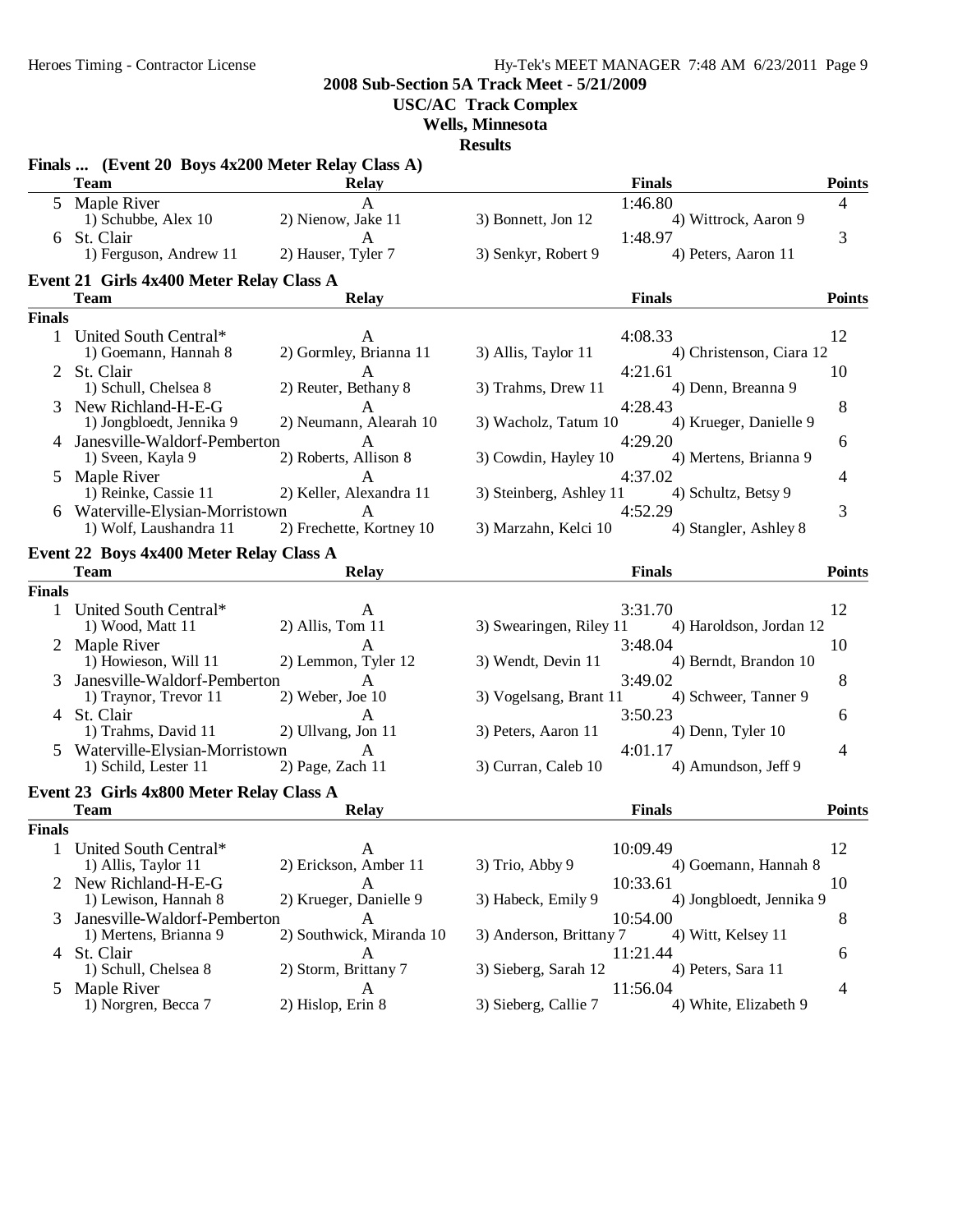**2008 Sub-Section 5A Track Meet - 5/21/2009**

**USC/AC Track Complex**

### **Wells, Minnesota**

|               | Event 24 Boys 4x800 Meter Relay Class A<br><b>Team</b> |                    | <b>Relay</b>                            |                         | <b>Finals</b>                 | <b>Points</b>                 |
|---------------|--------------------------------------------------------|--------------------|-----------------------------------------|-------------------------|-------------------------------|-------------------------------|
| <b>Finals</b> |                                                        |                    |                                         |                         |                               |                               |
| $\mathbf{1}$  | United South Central*<br>1) Wood, Matt 11              | 2) Allis, Tom 11   | A                                       | 3) Swearingen, Riley 11 | 8:23.67                       | 12<br>4) Haroldson, Jordan 12 |
|               | Janesville-Waldorf-Pemberton<br>1) Borneke, Mac 11     |                    | A<br>2) Borneke, Nick 11                | 3) Vogelsang, Brant 11  | 9:10.09<br>4) Winter, Devin 9 | 10                            |
|               | New Richland-H-E-G<br>1) BayerKohler, Kyle 10          |                    | A<br>2) Crabtree, Tyler 10              | 3) Espe, Brandon 12     | 9:15.94                       | 8<br>4) Schroeder, Josh 11    |
|               | Waterville-Elysian-Morristown<br>1) Curran, Caleb 10   |                    | $\mathsf{A}$<br>2) Lindquist, William 9 | 3) Rezac, Andy 10       | 9:18.41                       | 6<br>4) Solis, Antonio III 10 |
| 5             | Maple River<br>1) Howieson, Will 11                    | 2) Keller, Lucas 9 | Α                                       | 3) Mitchel, Timothy 10  | 10:00.97                      | 4<br>4) Schroader, Phillip 12 |
|               | Event 25 Girls High Jump Class A                       |                    |                                         |                         |                               |                               |
|               | <b>Name</b>                                            | Yr                 | <b>School</b>                           |                         | <b>Finals</b>                 | <b>Points</b>                 |
| <b>Finals</b> |                                                        |                    |                                         |                         |                               |                               |
| 1             | Bushlack, Sabrina                                      |                    | 12 United South Central*                |                         | $4 - 11.00$                   | 12                            |
| 2             | Haslip, Samantha                                       |                    | 12 Waterville-Elysian-Morristown        |                         | 4-09.00                       | 10                            |
| 3             | Goemann, Hannah                                        |                    | 8 United South Central*                 |                         | 4-07.00                       | 8                             |
| 4             | Remes, Sara                                            |                    | 8 Maple River                           |                         | 4-06.00                       | 6                             |
| 5             | Kuster, Tricia                                         |                    | 11 United South Central*                |                         | 4-04.00                       | $\overline{4}$                |
| 6             | Wacholz, Tatum                                         |                    | 10 New Richland-H-E-G                   |                         | J4-04.00                      | $\overline{3}$                |
| 7             | Schultz, Betsy                                         |                    | 9 Maple River                           |                         | $4 - 02.00$                   | 1.50                          |
| 7             | Schlaak, Anna                                          |                    | 9 New Richland-H-E-G                    |                         | $4 - 02.00$                   | 1.50                          |
| 9             | Bolduan, Paige                                         |                    | 8 New Richland-H-E-G                    |                         | J4-02.00                      |                               |
| 9             | klecker, Christine                                     |                    | 9 Maple River                           |                         | J4-02.00                      |                               |
|               | Morris, Jill                                           |                    | 12 St. Clair                            |                         | <b>NH</b>                     |                               |
|               | Southwick, Kara                                        |                    | 8 Janesville-Waldorf-Pemberton          |                         | <b>NH</b>                     |                               |
|               | Sonnek, Melissa                                        |                    | 12 St. Clair                            |                         | <b>NH</b>                     |                               |
|               | Ireland, Bridget                                       |                    | 7 St. Clair                             |                         | <b>NH</b>                     |                               |
|               | Frechette, Kortney                                     |                    | 10 Waterville-Elysian-Morristown        |                         | <b>NH</b>                     |                               |
| $---$         | Stangler, Karissa                                      |                    | 10 Waterville-Elysian-Morristown        |                         | <b>NH</b>                     |                               |
|               | Event 26 Boys High Jump Class A<br><b>Name</b>         | Yr                 | <b>School</b>                           |                         | <b>Finals</b>                 | <b>Points</b>                 |
|               |                                                        |                    |                                         |                         |                               |                               |
| <b>Finals</b> |                                                        |                    |                                         |                         |                               |                               |
|               | Trio, Pete                                             |                    | 12 United South Central*                |                         | $5 - 10.00$                   | 12                            |
| 2             | Koenen, Cody                                           |                    | 11 United South Central*                |                         | $J5-10.00$                    | 10                            |
| 3             | Niebuhr, Riley                                         |                    | 10 United South Central*                |                         | 5-06.00                       | 8                             |
| 4             | Sohre, Ryan                                            |                    | 9 Maple River                           |                         | 5-04.00                       | 6                             |
| 5             | Schrom, Zach                                           |                    | 11 Janesville-Waldorf-Pemberton         |                         | 5-02.00                       | 4                             |
|               | Vogelsang, Brant                                       |                    | 11 Janesville-Waldorf-Pemberton         |                         | 5-00.00                       | 3                             |
|               | Borneke, Mac                                           |                    | 11 Janesville-Waldorf-Pemberton         |                         | <b>NH</b>                     |                               |
|               | Peters, Erik                                           |                    | 7 St. Clair                             |                         | <b>NH</b>                     |                               |
|               | Wittrock, Aaron                                        |                    | 9 Maple River                           |                         | <b>NH</b>                     |                               |
|               | Kruse, Ryan                                            |                    | 7 St. Clair                             |                         | <b>NH</b>                     |                               |
|               | Schild, Lester                                         |                    | 11 Waterville-Elysian-Morristown        |                         | <b>NH</b>                     |                               |
| $---$         | Burhop, Jamie                                          |                    | 10 Waterville-Elysian-Morristown        |                         | <b>NH</b>                     |                               |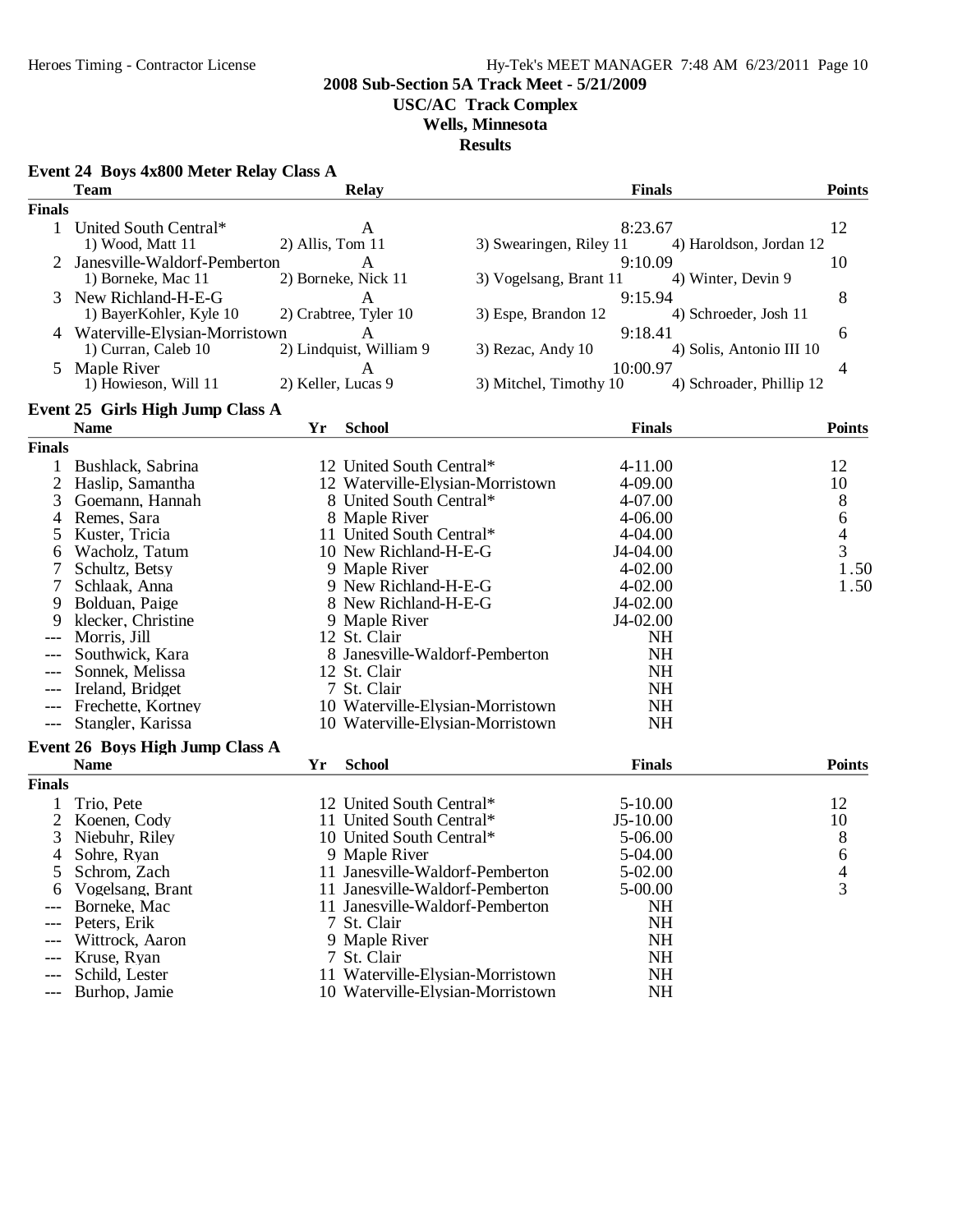### **2008 Sub-Section 5A Track Meet - 5/21/2009**

**USC/AC Track Complex**

### **Wells, Minnesota**

|                | <b>Event 27 Girls Pole Vault Class A</b> |    |                                                                    |                |                                            |
|----------------|------------------------------------------|----|--------------------------------------------------------------------|----------------|--------------------------------------------|
|                | <b>Name</b>                              | Yr | <b>School</b>                                                      | <b>Finals</b>  | <b>Points</b>                              |
| <b>Finals</b>  |                                          |    |                                                                    |                |                                            |
| 1              | White, Elizabeth                         |    | 9 Maple River                                                      | 7-09.00        | 12                                         |
| 2              | Marzahn, Kelci                           |    | 10 Waterville-Elysian-Morristown                                   | 7-06.00        | 10                                         |
| 3              | Keller, Alexandra                        |    | 11 Maple River                                                     | 7-03.00        | 8                                          |
| 4              | Schmitz, Carolyn                         |    | 12 United South Central*                                           | J7-03.00       | 6                                          |
| 5              | Hobbs, Emmy                              |    | 8 New Richland-H-E-G                                               | $7 - 00.00$    |                                            |
| 6              | Tomschin, Annie                          |    | 9 United South Central*                                            | $6 - 06.00$    | $\begin{array}{c} 4 \\ 3 \\ 2 \end{array}$ |
| 7              | Crabtree, Abby                           |    | 8 New Richland-H-E-G                                               | J6-06.00       |                                            |
| 8              | Johnson, Lindsay                         |    | 10 United South Central*                                           | $6 - 00.00$    | $\mathbf{1}$                               |
|                | Lang, Claire                             |    | 7 St. Clair                                                        | NH             |                                            |
|                | Eymard, Amandine                         |    | 11 St. Clair                                                       | <b>NH</b>      |                                            |
|                | Storm, Brittany                          |    | 7 St. Clair                                                        | <b>NH</b>      |                                            |
| $---$          | Pestka, Courtney                         |    | 12 Maple River                                                     | <b>NH</b>      |                                            |
|                |                                          |    |                                                                    |                |                                            |
|                | <b>Event 28 Boys Pole Vault Class A</b>  |    |                                                                    |                |                                            |
|                | <b>Name</b>                              | Yr | <b>School</b>                                                      | <b>Finals</b>  | <b>Points</b>                              |
| <b>Finals</b>  |                                          |    |                                                                    |                |                                            |
| 1              | Bartness, Tim                            |    | 12 New Richland-H-E-G                                              | 11-09.00       | 12                                         |
| $\overline{2}$ | Lemmon, Tyler                            |    | 12 Maple River                                                     | J11-09.00      | 10                                         |
| 3              | Panuska, Ryan                            |    | 12 New Richland-H-E-G                                              | 11-00.00       | 8                                          |
| 4              | Niebuhr, Riley                           |    | 10 United South Central*                                           | 10-00.00       | 6                                          |
| 5              | Espe, Brandon                            |    | 12 New Richland-H-E-G                                              | 9-06.00        | $\overline{4}$                             |
| 6              | Habinger-Burris, Dylan                   |    | 11 Waterville-Elysian-Morristown                                   | J9-06.00       | $\overline{3}$                             |
| 7              | Staloch, Preston                         |    | 11 United South Central*                                           | $9 - 00.00$    | 1.50                                       |
| 7              | Schubbe, Alex                            |    | 10 Maple River                                                     | $9 - 00.00$    | 1.50                                       |
| 9              | Peterson, Skylar                         |    | 9 United South Central*                                            | J9-00.00       |                                            |
| 10             | Jaeger, Jesse                            |    | 10 Maple River                                                     | J9-00.00       |                                            |
| 11             | Curran, Caleb                            |    | 10 Waterville-Elysian-Morristown                                   | 8-06.00        |                                            |
|                | Kruse, Ryan                              |    | 7 St. Clair                                                        | <b>NH</b>      |                                            |
|                | Trahms, David                            |    | 11 St. Clair                                                       | <b>NH</b>      |                                            |
| $---$          | Senkyr, Robert                           |    | 9 St. Clair                                                        | <b>NH</b>      |                                            |
|                | Event 29 Girls Long Jump Class A         |    |                                                                    |                |                                            |
|                | <b>Name</b>                              | Yr | <b>School</b>                                                      | <b>Prelims</b> |                                            |
|                | <b>Preliminaries</b>                     |    |                                                                    |                |                                            |
|                | Sonnek, Tenia                            |    | 11 Janesville-Waldorf-Pemberton                                    | 14-08.00 q     |                                            |
| 2              | Schmit, Heather                          |    | 12 New Richland-H-E-G                                              | $14-05.00$ q   |                                            |
| 3              | Denn, Breanna                            |    | 9 St. Clair                                                        | 13-10.50 q     |                                            |
| 4              | Morton, Callie                           |    | 7 Janesville-Waldorf-Pemberton                                     | $13-07.25$ q   |                                            |
|                | Voigt, Allie                             |    | 9 United South Central*                                            | 13-02.50 q     |                                            |
| 5              |                                          |    |                                                                    | 13-01.50 $q$   |                                            |
| 6              | Ayers, Jennifer                          |    | 8 Waterville-Elysian-Morristown<br>8 Waterville-Elysian-Morristown |                |                                            |
|                | Dahle, Nicole                            |    |                                                                    | 13-01.00 q     |                                            |
| 8              | Peters, Sara                             |    | 11 St. Clair                                                       | $12-10.75$ q   |                                            |
| 9              | Jongbloedt, Jennika                      |    | 9 New Richland-H-E-G                                               | 12-07.00       |                                            |
| 10             | Ayers, Lindsay                           |    | 9 Waterville-Elysian-Morristown                                    | 12-06.25       |                                            |
| 11             | Wegner, Brianna                          |    | 11 United South Central*                                           | 12-05.50       |                                            |
| 12             | Thomas-Haack, Victoria                   |    | 7 Maple River                                                      | 12-04.25       |                                            |
| 13             | Reinke, Dayna                            |    | 8 Maple River                                                      | 12-02.00       |                                            |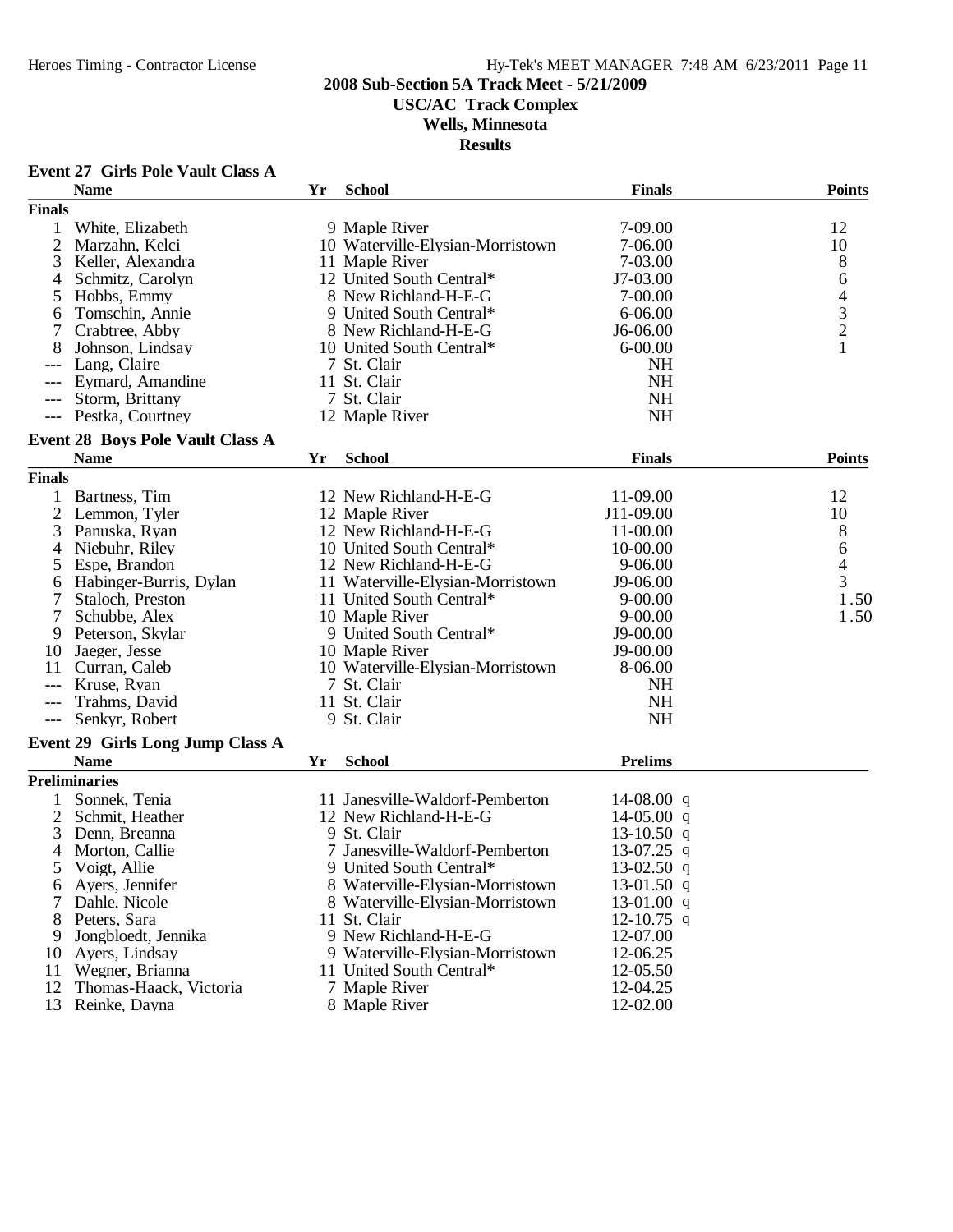**USC/AC Track Complex**

### **Wells, Minnesota**

|                     | Preliminaries  (Event 29 Girls Long Jump Class A)     |    |                                  |                |                    |
|---------------------|-------------------------------------------------------|----|----------------------------------|----------------|--------------------|
|                     | <b>Name</b>                                           | Yr | <b>School</b>                    | <b>Prelims</b> |                    |
|                     | 13 Ulrich, Jamie                                      |    | 8 New Richland-H-E-G             | 12-02.00       |                    |
|                     | 15 Cummins, Kortney                                   |    | 8 Janesville-Waldorf-Pemberton   | 10-05.00       |                    |
|                     | 16 Eymard, Amandine                                   |    | 11 St. Clair                     | $9-10.75$      |                    |
|                     | <b>Event 29 Girls Long Jump Class A</b>               |    |                                  |                |                    |
|                     | <b>Name</b>                                           | Yr | <b>School</b>                    | <b>Finals</b>  | <b>Points</b>      |
| <b>Finals</b>       |                                                       |    |                                  |                |                    |
| $\mathbf{1}$        | Schmit, Heather                                       |    | 12 New Richland-H-E-G            | 16-01.75       | 12                 |
| $\overline{c}$      | Sonnek, Tenia                                         |    | 11 Janesville-Waldorf-Pemberton  | 15-04.25       | 10                 |
| 3                   | Ayers, Jennifer                                       |    | 8 Waterville-Elysian-Morristown  | 14-03.50       | 8                  |
| 4                   | Denn, Breanna                                         |    | 9 St. Clair                      | 14-01.00       |                    |
| 5                   | Peters, Sara                                          |    | 11 St. Clair                     | 13-08.25       | $64$<br>$3$<br>$2$ |
| 6                   | Morton, Callie                                        |    | 7 Janesville-Waldorf-Pemberton   | 13-07.25       |                    |
| 7                   | Dahle, Nicole                                         |    | 8 Waterville-Elysian-Morristown  | 13-06.50       |                    |
| 8                   | Voigt, Allie                                          |    | 9 United South Central*          | 13-02.50       | $\mathbf{1}$       |
|                     |                                                       |    |                                  |                |                    |
|                     | <b>Event 30 Boys Long Jump Class A</b>                |    |                                  |                |                    |
|                     | <b>Name</b>                                           | Yr | <b>School</b>                    | <b>Prelims</b> |                    |
|                     | <b>Preliminaries</b>                                  |    |                                  |                |                    |
| $\mathbf{1}$        | Pittmann, Michael                                     |    | 12 Waterville-Elysian-Morristown | 19-10.25 q     |                    |
| 2                   | Olson, Andrew                                         |    | 12 Waterville-Elysian-Morristown | $18-04.00$ q   |                    |
| 3                   | Kaplan, Chris                                         |    | 12 Waterville-Elysian-Morristown | 18-03.50 q     |                    |
| 4                   | Knight, E.J.                                          |    | 12 United South Central*         | $17-11.50$ q   |                    |
| 5                   | Denn, Tyler                                           |    | 10 St. Clair                     | $17-07.25$ q   |                    |
| 6                   | Peters, Aaron                                         |    | 11 St. Clair                     | $17-05.25$ q   |                    |
| 7                   | Neal, Travis                                          |    | 11 Janesville-Waldorf-Pemberton  | $15-08.50$ q   |                    |
| 8                   | Weber, Joe                                            |    | 10 Janesville-Waldorf-Pemberton  | 15-01.50 q     |                    |
| 9                   | Sohre, Ryan                                           |    | 9 Maple River                    | 13-10.50       |                    |
| 10                  | Steinhauer, Billy                                     |    | 8 Janesville-Waldorf-Pemberton   | 13-09.75       |                    |
| 11                  | Keck, Dylan                                           |    | 7 Maple River                    | 12-02.50       |                    |
| 12                  | Chester, Ross                                         |    | 7 New Richland-H-E-G             | 11-10.75       |                    |
| 13                  | Peters, Erik                                          |    | 7 St. Clair                      | 11-07.75       |                    |
| $\qquad \qquad - -$ | Bintz, Bret                                           |    | 12 Maple River                   | <b>ND</b>      |                    |
|                     |                                                       |    |                                  |                |                    |
|                     | <b>Event 30 Boys Long Jump Class A</b><br><b>Name</b> | Yr | <b>School</b>                    | <b>Finals</b>  | <b>Points</b>      |
| <b>Finals</b>       |                                                       |    |                                  |                |                    |
|                     |                                                       |    |                                  |                |                    |
|                     | Pittmann, Michael                                     |    | 12 Waterville-Elysian-Morristown | 19-10.75       | 12                 |
| 2                   | Olson, Andrew                                         |    | 12 Waterville-Elysian-Morristown | 19-07.75       | 10                 |
|                     | 3 Kaplan, Chris                                       |    | 12 Waterville-Elysian-Morristown | 18-08.00       | $8\,$              |
| 4                   | Peters, Aaron                                         |    | 11 St. Clair                     | 18-03.25       | 6                  |
|                     | Knight, E.J.                                          |    | 12 United South Central*         | 17-11.50       | 4                  |
|                     | Denn, Tyler                                           |    | 10 St. Clair                     | 17-11.25       | $\frac{3}{2}$      |
|                     | Neal, Travis                                          |    | 11 Janesville-Waldorf-Pemberton  | 17-09.50       |                    |
| 8                   | Weber, Joe                                            |    | 10 Janesville-Waldorf-Pemberton  | 15-10.25       | 1                  |
|                     | Event 31 Girls Triple Jump Class A                    |    |                                  |                |                    |
|                     | <b>Name</b>                                           | Yr | <b>School</b>                    | <b>Prelims</b> |                    |
|                     | <b>Preliminaries</b>                                  |    |                                  |                |                    |
| $\mathbf{1}$        | Schmit, Heather                                       |    | 12 New Richland-H-E-G            | $32-06.50$ q   |                    |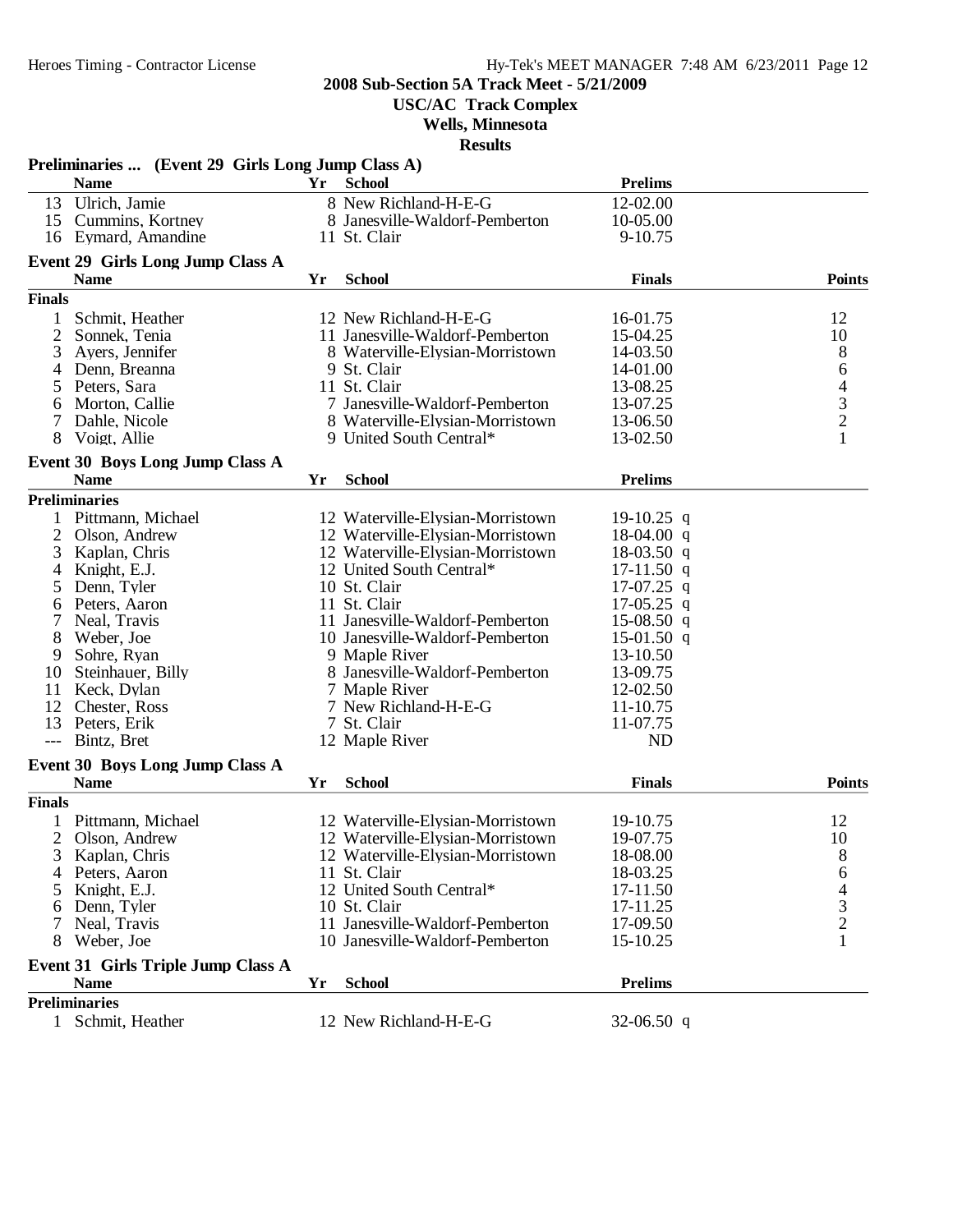**USC/AC Track Complex**

### **Wells, Minnesota**

**Results**

# **Preliminaries ... (Event 31 Girls Triple Jump Class A)**

|                | <b>Name</b>                              | <b>Yr</b> | <b>School</b>                    | <b>Prelims</b> |                                            |
|----------------|------------------------------------------|-----------|----------------------------------|----------------|--------------------------------------------|
| $\overline{2}$ | Sonnek, Tenia                            |           | 11 Janesville-Waldorf-Pemberton  | $31-03.00$ q   |                                            |
| 3              | Allis, Taylor                            |           | 11 United South Central*         | 30-10.75 q     |                                            |
| 4              | Reinke, Cassie                           |           | 11 Maple River                   | $30-03.50$ q   |                                            |
| 5              | Keller, Alexandra                        |           | 11 Maple River                   | $28-10.50$ q   |                                            |
| 5              | Trahms, Drew                             |           | 11 St. Clair<br>$28-10.50$ q     |                |                                            |
|                | Ayers, Lindsay                           |           | 9 Waterville-Elysian-Morristown  | 28-07.75 q     |                                            |
| 8              | Wolf, Laushandra                         |           | 11 Waterville-Elysian-Morristown | $28-03.25$ q   |                                            |
| 9              | Reinke, Dayna                            |           | 8 Maple River                    | 27-09.50       |                                            |
| 10             | Wegner, Brianna                          |           | 11 United South Central*         | 27-08.75       |                                            |
| 11             | Morton, Callie                           |           | 7 Janesville-Waldorf-Pemberton   | 27-05.00       |                                            |
| 12             | Frechette, Kortney                       |           | 10 Waterville-Elysian-Morristown | 27-04.50       |                                            |
| 13             | Voigt, Allie                             |           | 9 United South Central*          | 27-02.50       |                                            |
| 14             | Sonnek, Kelsie                           |           | 7 Janesville-Waldorf-Pemberton   | 26-05.75       |                                            |
| 15             | Ulrich, Jamie                            |           | 8 New Richland-H-E-G             | 23-06.00       |                                            |
| 16             | Ireland, Bridget                         |           | 7 St. Clair                      | 22-09.00       |                                            |
|                | --- Neumann, Alearah                     |           | 10 New Richland-H-E-G            | <b>ND</b>      |                                            |
|                |                                          |           |                                  |                |                                            |
|                | Event 31 Girls Triple Jump Class A       |           |                                  |                |                                            |
|                | <b>Name</b>                              | Yr        | <b>School</b>                    | <b>Finals</b>  | <b>Points</b>                              |
| <b>Finals</b>  |                                          |           |                                  |                |                                            |
|                | Schmit, Heather                          |           | 12 New Richland-H-E-G            | 32-07.50       | 12                                         |
| $\overline{2}$ | Allis, Taylor                            |           | 11 United South Central*         | 31-04.50       | 10                                         |
| 3              | Sonnek, Tenia                            |           | 11 Janesville-Waldorf-Pemberton  | 31-03.00       | 8                                          |
| 4              | Reinke, Cassie                           |           | 11 Maple River                   | 30-03.50       | 6                                          |
| 5              | Trahms, Drew                             |           | 11 St. Clair                     | 29-08.25       |                                            |
| 6              | Keller, Alexandra                        |           | 11 Maple River                   | 29-02.50       | $\begin{array}{c} 4 \\ 3 \\ 2 \end{array}$ |
| 7              | Ayers, Lindsay                           |           | 9 Waterville-Elysian-Morristown  | 29-01.50       |                                            |
| 8              | Wolf, Laushandra                         |           | 11 Waterville-Elysian-Morristown | 28-03.25       | $\mathbf{1}$                               |
|                |                                          |           |                                  |                |                                            |
|                | <b>Event 32 Boys Triple Jump Class A</b> |           |                                  |                |                                            |
|                | <b>Name</b>                              | Yr        | <b>School</b>                    | <b>Prelims</b> |                                            |
|                | <b>Preliminaries</b>                     |           |                                  |                |                                            |
| 1              | Knight, E.J.                             |           | 12 United South Central*         | 43-07.25 q     |                                            |
| $\overline{2}$ | Olson, Andrew                            |           | 12 Waterville-Elysian-Morristown | 41-03.50 q     |                                            |
| 3              | Kaplan, Chris                            |           | 12 Waterville-Elysian-Morristown | 40-07.00 q     |                                            |
| 4              | Sohre, Ryan                              |           | 9 Maple River                    | $37-07.50$ q   |                                            |
| 5              | Ullvang, Jon                             |           | 11 St. Clair                     | 36-00.75 q     |                                            |
| 6              | Senkyr, Robert                           |           | 9 St. Clair                      | 35-07.25 q     |                                            |
| 7              | Trahms, Jake                             |           | 8 Janesville-Waldorf-Pemberton   | 35-01.50 q     |                                            |
| 8              | Traynor, Trevor                          |           | 11 Janesville-Waldorf-Pemberton  | $34-09.00$ q   |                                            |
| 9              | Habinger-Burris, Dylan                   |           | 11 Waterville-Elysian-Morristown | 34-03.00       |                                            |
| 10             | Keller, Lucas                            |           | 9 Maple River                    | 31-03.75       |                                            |
| 11             | Schroader, Phillip                       |           | 12 Maple River                   | 28-00.00       |                                            |
| $---$          | Neal, Travis                             |           | 11 Janesville-Waldorf-Pemberton  | <b>ND</b>      |                                            |
|                | <b>Event 32 Boys Triple Jump Class A</b> |           |                                  |                |                                            |
|                | <b>Name</b>                              | Yr        | <b>School</b>                    | <b>Finals</b>  | <b>Points</b>                              |
| <b>Finals</b>  |                                          |           |                                  |                |                                            |
|                |                                          |           |                                  |                |                                            |
| $\mathbf{1}$   | Knight, E.J.                             |           | 12 United South Central*         | 43-07.25       | 12                                         |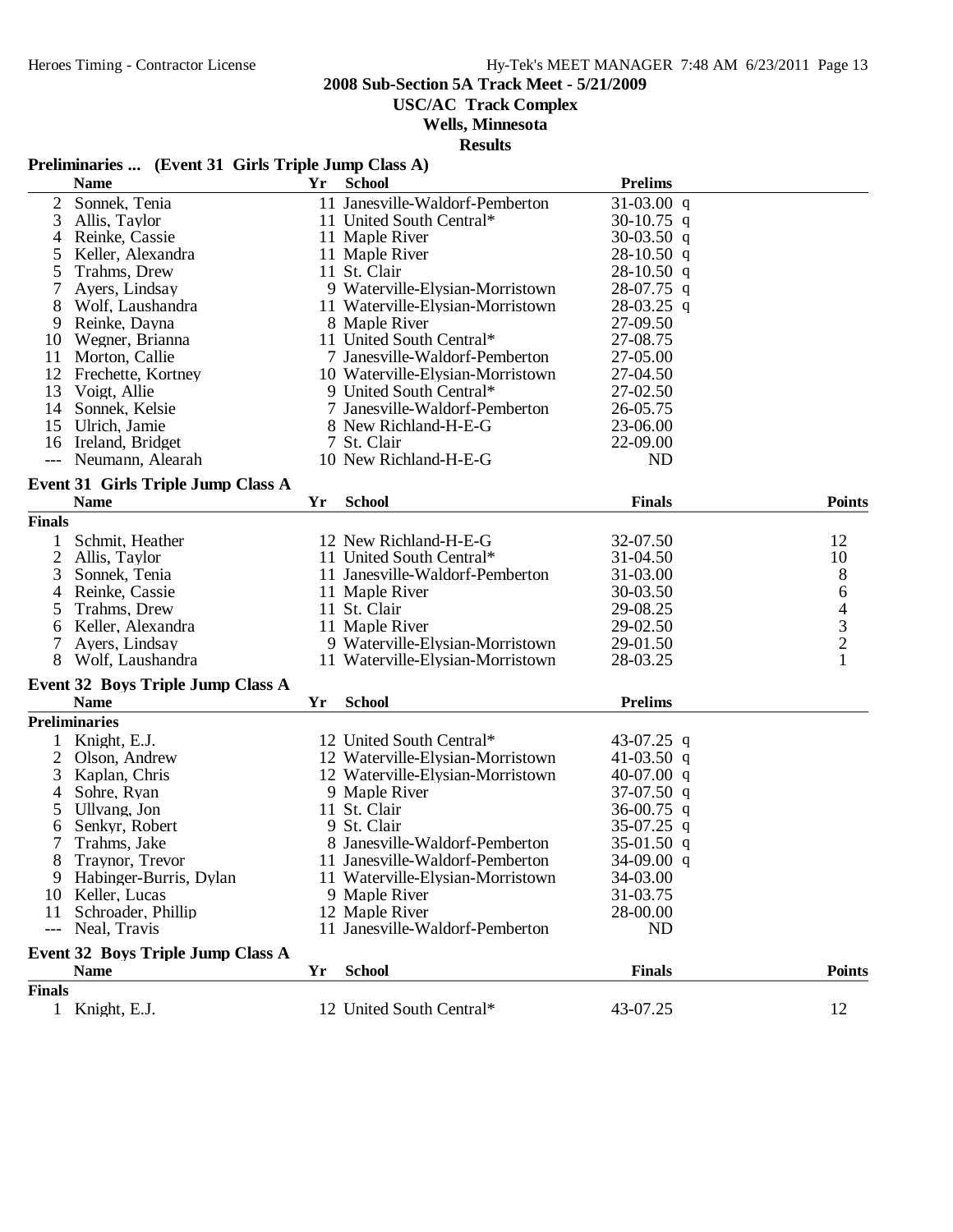**USC/AC Track Complex**

### **Wells, Minnesota**

|                | Finals  (Event 32 Boys Triple Jump Class A) |    |                                  |                |                                            |
|----------------|---------------------------------------------|----|----------------------------------|----------------|--------------------------------------------|
|                | <b>Name</b>                                 | Yr | <b>School</b>                    | <b>Finals</b>  | <b>Points</b>                              |
| $\overline{2}$ | Olson, Andrew                               |    | 12 Waterville-Elysian-Morristown | 41-03.50       | 10                                         |
| 3              | Kaplan, Chris                               |    | 12 Waterville-Elysian-Morristown | 40-07.00       | 8                                          |
| 4              | Sohre, Ryan                                 |    | 9 Maple River                    | 37-07.50       | 6                                          |
| 5              | Traynor, Trevor                             |    | 11 Janesville-Waldorf-Pemberton  | 37-06.50       | $\overline{\mathcal{A}}$                   |
| 6              | Ullvang, Jon                                |    | 11 St. Clair                     | 37-01.00       |                                            |
| 7              | Senkyr, Robert                              |    | 9 St. Clair                      | 35-07.25       | $\frac{3}{2}$                              |
| 8              | Trahms, Jake                                |    | 8 Janesville-Waldorf-Pemberton   | 35-01.50       | $\mathbf{1}$                               |
|                | <b>Event 33 Girls Discus Throw Class A</b>  |    |                                  |                |                                            |
|                | <b>Name</b>                                 | Yr | <b>School</b>                    | <b>Prelims</b> |                                            |
|                | <b>Preliminaries</b>                        |    |                                  |                |                                            |
| 1              | Thooft, Ashley                              |    | 9 St. Clair                      | 122-10.50 q    |                                            |
| $\overline{2}$ | Schultz, Sarah                              |    | 12 United South Central*         | $109-10.50$ q  |                                            |
| 3              | Maxon, Kaylee                               |    | 10 New Richland-H-E-G            | $103-01$ q     |                                            |
| 4              | Kalis, Jill                                 |    | 10 New Richland-H-E-G            | $102-09$ q     |                                            |
| 5              | Schmit, Amber                               |    | 10 New Richland-H-E-G            | 91-07.50 $q$   |                                            |
| 6              | White, Elizabeth                            |    | 9 Maple River                    | $88-10 q$      |                                            |
| 7              | Schumacher, Sara                            |    | 9 Janesville-Waldorf-Pemberton   | $82-09.50$ q   |                                            |
| 8              | Delaske, Ashley                             |    | 11 Waterville-Elysian-Morristown | $82-09$ q      |                                            |
| 9              | Bakken, Megan                               |    | 12 Waterville-Elysian-Morristown | $81 - 11$      |                                            |
| 10             | Gehrke, Nicole                              |    | 10 Waterville-Elysian-Morristown | 81-02          |                                            |
| 11             | Anderson, Bethany                           |    | 10 Maple River                   | 81-01          |                                            |
|                | 12 Weber, Katelyn                           |    | 7 St. Clair                      | 74-05          |                                            |
| 13             | Allis, Amanda                               |    | 8 United South Central*          | $62 - 05$      |                                            |
| 14             | Schroeder, Brooke                           |    | 10 United South Central*         | 60-06          |                                            |
| 15             | Bammert, Samantha                           |    | 8 Maple River                    | 59-02.50       |                                            |
| 16             | Flemming, Ashley                            |    | 12 Janesville-Waldorf-Pemberton  | 59-01          |                                            |
|                |                                             |    |                                  |                |                                            |
|                | <b>Event 33 Girls Discus Throw Class A</b>  |    |                                  |                |                                            |
|                | <b>Name</b>                                 | Yr | <b>School</b>                    | <b>Finals</b>  | <b>Points</b>                              |
| <b>Finals</b>  |                                             |    |                                  |                |                                            |
| 1              | Thooft, Ashley                              |    | 9 St. Clair                      | 122-10.50      | 12                                         |
| $\overline{2}$ | Schultz, Sarah                              |    | 12 United South Central*         | 116-06         | 10                                         |
| 3              | Maxon, Kaylee                               |    | 10 New Richland-H-E-G            | 103-01         | 8                                          |
| $\overline{4}$ | Kalis, Jill                                 |    | 10 New Richland-H-E-G            | 102-09         | 6                                          |
| 5              | Schmit, Amber                               |    | 10 New Richland-H-E-G            | 91-07.50       | $\begin{array}{c} 4 \\ 3 \\ 2 \end{array}$ |
| 6              | White, Elizabeth                            |    | 9 Maple River                    | 88-10          |                                            |
| $\tau$         | Delaske, Ashley                             |    | 11 Waterville-Elysian-Morristown | 88-05          |                                            |
| 8              | Schumacher, Sara                            |    | 9 Janesville-Waldorf-Pemberton   | 84-03          | $\mathbf{1}$                               |
|                | <b>Event 34 Boys Discus Throw Class A</b>   |    |                                  |                |                                            |
|                | <b>Name</b>                                 | Yr | <b>School</b>                    | <b>Prelims</b> |                                            |
|                | <b>Preliminaries</b>                        |    |                                  |                |                                            |
|                | 1 Lindell, David                            |    | 11 New Richland-H-E-G            | 140-00 $q$     |                                            |
| 2              | Back, Jonathan                              |    | 12 United South Central*         | 122-09.50 q    |                                            |
| 3              | Ferguson, Andrew                            |    | 11 St. Clair                     | $121 - 11$ q   |                                            |
|                | 4 Lang, Neal                                |    | 9 St. Clair                      | 115-08 q       |                                            |
| 5              | Reese, Zakk                                 |    | 12 Janesville-Waldorf-Pemberton  | 114-06.50 q    |                                            |
| 6              | Willette, Tony                              |    | 10 United South Central*         | 114-04.50 q    |                                            |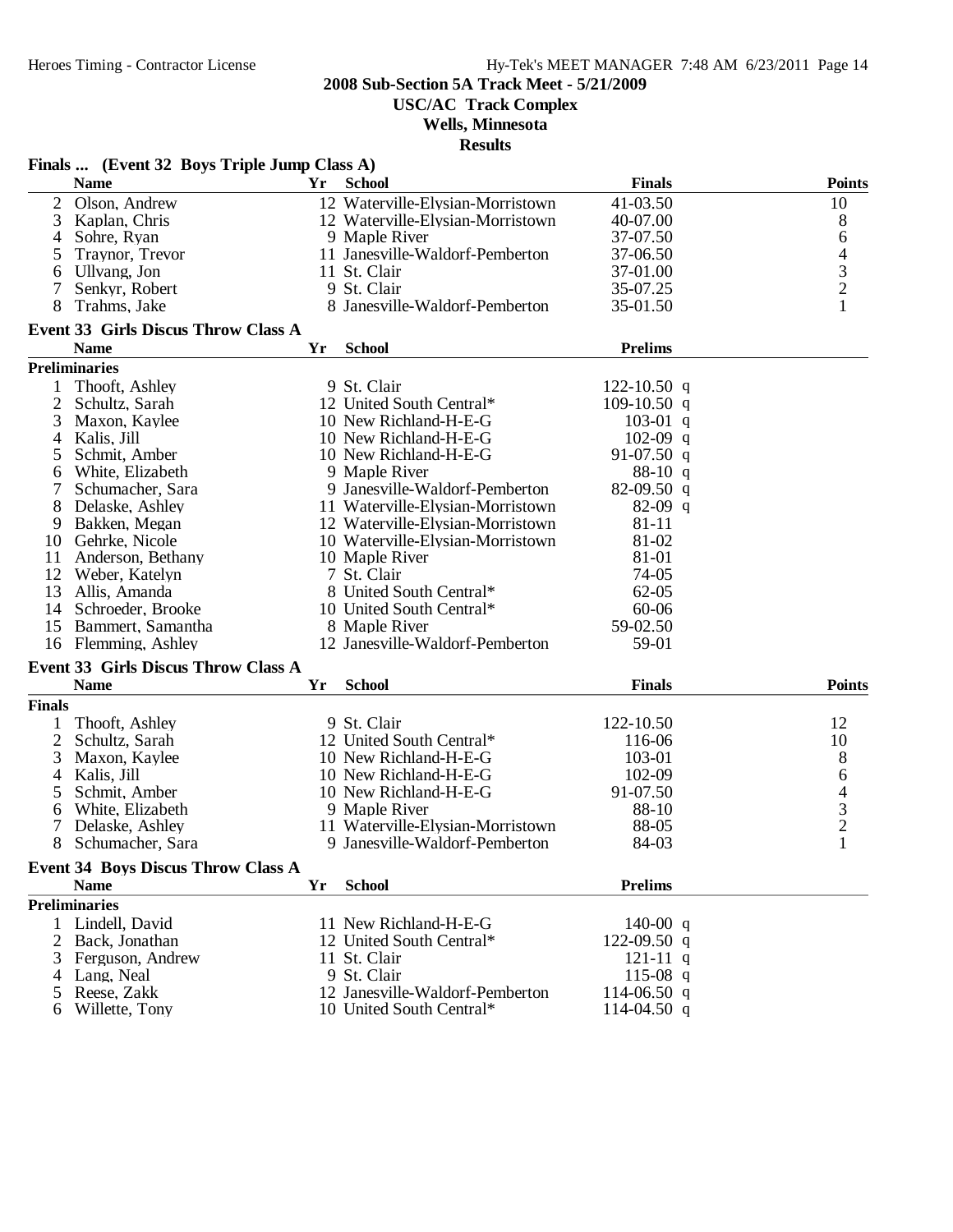**USC/AC Track Complex**

### **Wells, Minnesota**

**Results**

# **Preliminaries ... (Event 34 Boys Discus Throw Class A)**

|               | <b>Name</b>                               | Yr | <b>School</b>                    | <b>Prelims</b>               |                                            |
|---------------|-------------------------------------------|----|----------------------------------|------------------------------|--------------------------------------------|
| 7             | Wacholz, Tony                             |    | 10 New Richland-H-E-G            | $114-04$ q                   |                                            |
| 8             | Mack, Howard                              |    | 12 Waterville-Elysian-Morristown | $107 - 10.50$ q              |                                            |
| 9             | Lutgens, Nate                             |    | 10 New Richland-H-E-G            | 105-08                       |                                            |
| 10            | Caldwell, Colten                          |    | 12 Maple River                   | 96-00                        |                                            |
| 11            | Schrom, Zach                              |    | 11 Janesville-Waldorf-Pemberton  | 94-09                        |                                            |
| 12            | Erdman, Zach                              |    | 9 Waterville-Elysian-Morristown  | 89-00                        |                                            |
| 13            | Amundson, Jeff                            |    | 9 Waterville-Elysian-Morristown  | 87-01.50                     |                                            |
|               | 14 Hawkins, Derek                         |    | 11 St. Clair                     | 84-08.50                     |                                            |
| 15            | Nienow, Jake                              |    | 11 Maple River                   | 81-02                        |                                            |
| 16            | O Rourke, Logan                           |    | 9 Maple River                    | 80-07                        |                                            |
| 17            | Nasinec, Brandon                          |    | 10 United South Central*         | 78-00                        |                                            |
| 18            | Vogelsang, Jordan                         |    | 9 Janesville-Waldorf-Pemberton   | $75-10$                      |                                            |
|               | <b>Event 34 Boys Discus Throw Class A</b> |    |                                  |                              |                                            |
|               | <b>Name</b>                               | Yr | <b>School</b>                    | <b>Finals</b>                | <b>Points</b>                              |
| <b>Finals</b> |                                           |    |                                  |                              |                                            |
| 1             | Lindell, David                            |    | 11 New Richland-H-E-G            | 140-00                       | 12                                         |
| 2             | Reese, Zakk                               |    | 12 Janesville-Waldorf-Pemberton  | 125-05                       | 10                                         |
| 3             | Back, Jonathan                            |    | 12 United South Central*         | $123 - 11$                   | 8                                          |
| 4             | Ferguson, Andrew                          |    | 11 St. Clair                     | 121-11                       | 6                                          |
| 5             | Willette, Tony                            |    | 10 United South Central*         | 117-01.50                    |                                            |
| 6             | Lang, Neal                                |    | 9 St. Clair                      | 115-08                       |                                            |
| 7             | Wacholz, Tony                             |    | 10 New Richland-H-E-G            | 114-04                       | $\begin{array}{c} 4 \\ 3 \\ 2 \end{array}$ |
| 8             | Mack, Howard                              |    | 12 Waterville-Elysian-Morristown | 112-04.50                    | $\mathbf{1}$                               |
|               | <b>Event 35 Girls Shot Put Class A</b>    |    |                                  |                              |                                            |
|               | <b>Name</b>                               | Yr | <b>School</b>                    | <b>Prelims</b>               |                                            |
|               | <b>Preliminaries</b>                      |    |                                  |                              |                                            |
|               | Thooft, Ashley                            |    | 9 St. Clair                      | $38-05.00$ q                 |                                            |
| 2             | Schultz, Sarah                            |    | 12 United South Central*         | 34-09.00 q                   |                                            |
| 3             | Anderson, Bethany                         |    | 10 Maple River                   | $32-00.00$ q                 |                                            |
| 4             | Allis, Amanda                             |    | 8 United South Central*          | 31-08.00 q                   |                                            |
| 5             | Gehrke, Nicole                            |    | 10 Waterville-Elysian-Morristown | $31-03.00$ q                 |                                            |
|               |                                           |    | 10 New Richland-H-E-G            | 31-00.00 q                   |                                            |
| 6             | Schmit, Amber                             |    | 11 Waterville-Elysian-Morristown |                              |                                            |
|               | Delaske, Ashley<br>Bakken, Megan          |    | 12 Waterville-Elysian-Morristown | $30-06.00$ q<br>$30-02.00$ q |                                            |
| 8<br>9        |                                           |    | 8 New Richland-H-E-G             | 29-11.00                     |                                            |
| 10            | Lindell, Mikayla<br>Maxon, Kaylee         |    | 10 New Richland-H-E-G            | 29-03.00                     |                                            |
| 11            |                                           |    |                                  | 27-05.00                     |                                            |
|               | Schumacher, Sara                          |    | 9 Janesville-Waldorf-Pemberton   |                              |                                            |
|               | 12 White, Elizabeth                       |    | 9 Maple River                    | 25-00.00                     |                                            |
|               | 13 Flemming, Ashley                       |    | 12 Janesville-Waldorf-Pemberton  | 23-03.00                     |                                            |
| 14            | Weber, Katelyn                            |    | 7 St. Clair                      | 23-01.00                     |                                            |
| 15            | Reinke, MacKenzie                         |    | 7 Maple River                    | 20-04.00                     |                                            |
|               | 16 Roberts, Danielle                      |    | 10 United South Central*         | 20-03.00                     |                                            |
|               | <b>Event 35 Girls Shot Put Class A</b>    |    |                                  |                              |                                            |
|               | <b>Name</b>                               | Yr | <b>School</b>                    | <b>Finals</b>                | <b>Points</b>                              |
| <b>Finals</b> |                                           |    |                                  |                              |                                            |
| $\mathbf{1}$  | Thooft, Ashley                            |    | 9 St. Clair                      | 39-02.00                     | 12                                         |